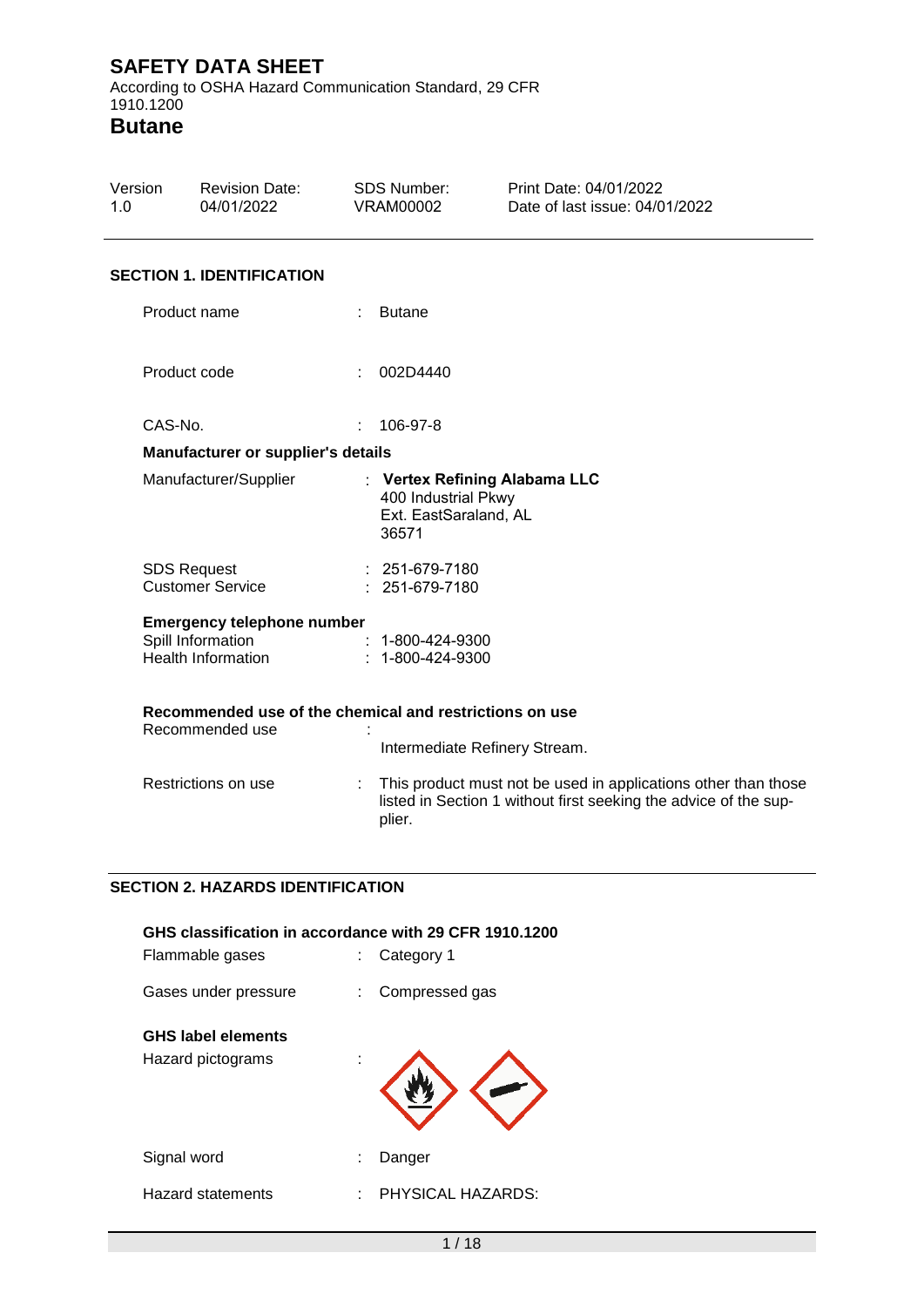According to OSHA Hazard Communication Standard, 29 CFR 1910.1200

**Butane**

| Version<br><b>Revision Date:</b><br>04/01/2022<br>1.0 |  | SDS Number:<br>VRAM00002            | Print Date: 04/01/2022<br>Date of last issue: 04/01/2022                                                                                                                                                                                             |  |  |
|-------------------------------------------------------|--|-------------------------------------|------------------------------------------------------------------------------------------------------------------------------------------------------------------------------------------------------------------------------------------------------|--|--|
|                                                       |  | <b>HEALTH HAZARDS:</b>              | H220 Extremely flammable gas.<br>H280 Contains gas under pressure; may explode if heated.<br>Not classified as a health hazard under GHS criteria.<br><b>ENVIRONMENTAL HAZARDS:</b><br>Not classified as an environmental hazard under GHS criteria. |  |  |
| Precautionary statements                              |  | $\bullet$<br><b>Prevention:</b>     | P102 Keep out of reach of children.<br>P210 Keep away from heat, hot surfaces, sparks, open flames<br>and other ignition sources. No smoking.<br>P243 Take precautionary measures against static discharge.                                          |  |  |
|                                                       |  | <b>Response:</b><br>stopped safely. | P377 Leaking gas fire: Do not extinguish, unless leak can be<br>P381 Eliminate all ignition sources if safe to do so.                                                                                                                                |  |  |
|                                                       |  | Storage:<br>place.                  | P410 + P403 Protect from sunlight. Store in a well-ventilated                                                                                                                                                                                        |  |  |
|                                                       |  | Disposal:                           |                                                                                                                                                                                                                                                      |  |  |

No precautionary phrases.

### **Other hazards**

### **Other hazards which do not result in classification**

Vapours are heavier than air. Vapours may travel across the ground and reach remote ignition sources causing a flashback fire danger.

High gas concentrations will displace available air; unconsciousness and death may occur suddenly from lack of oxygen.

Exposure to rapidly expanding gases may cause frost burns to eyes and/or skin.

This material has the potential to be a static accumulator.

Even with proper grounding and bonding, this material can still accumulate an electrostatic charge.

If sufficient charge is allowed to accumulate, electrostatic discharge and ignition of flammable airvapour mixtures can occur.

Breathing of high vapour concentrations may cause central nervous system (CNS) depression resulting in dizziness, light-headedness, headache, nausea and loss of coordination. Continued inhalation may result in unconsciousness and death.

The classification of this material is based on OSHA HCS 2012 criteria.

### **SECTION 3. COMPOSITION/INFORMATION ON INGREDIENTS**

Substance / Mixture : Substance

### **Hazardous components**

| Chemical<br>name | Synonyms        | CAS-No. | (% w/w)<br>Concentration |
|------------------|-----------------|---------|--------------------------|
| butane           | (Gas)<br>butane | 06-97-8 | 00                       |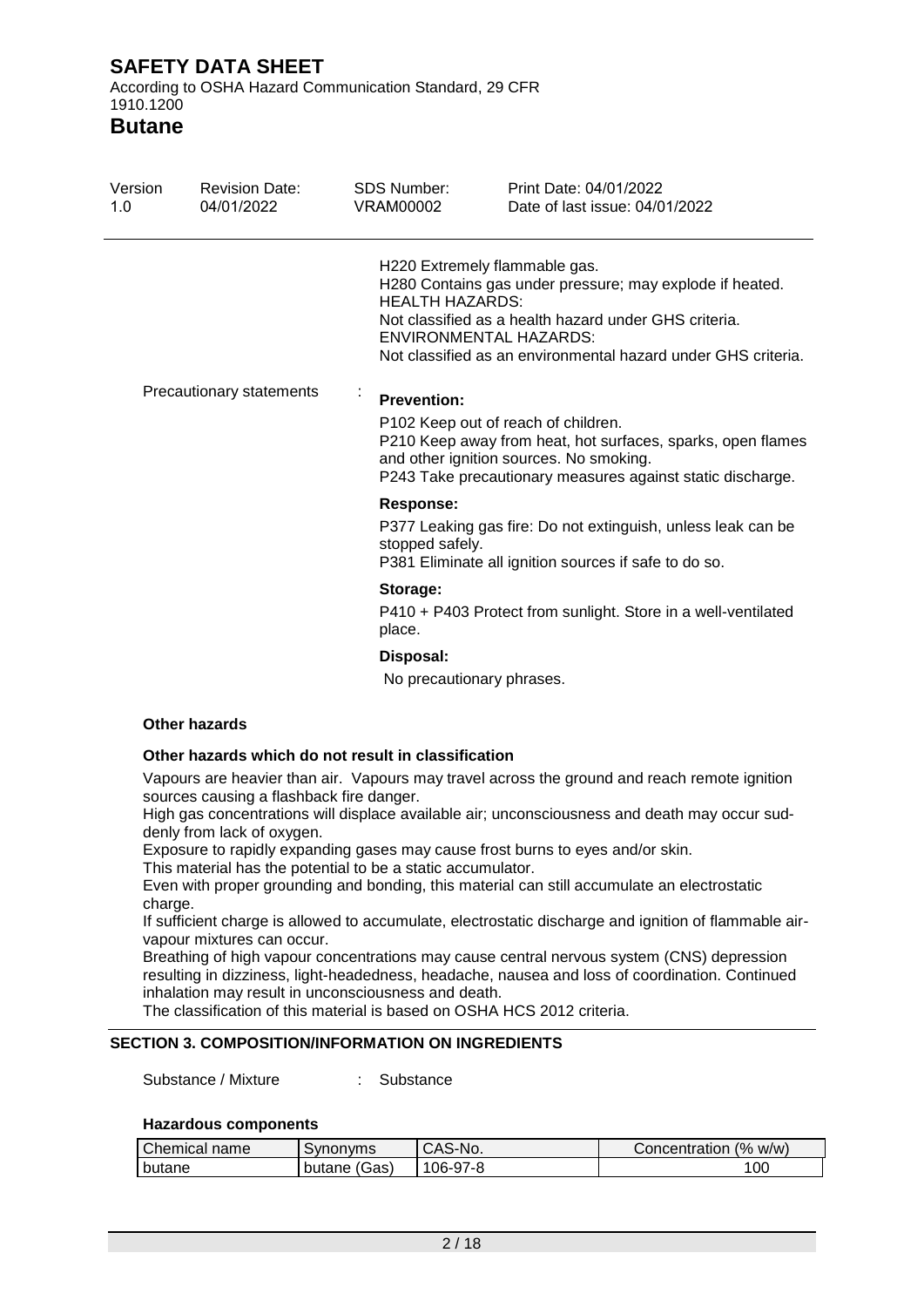**SAFETY DATA SHEET** According to OSHA Hazard Communication Standard, 29 CFR 1910.1200

| Version<br>1.0          | <b>Revision Date:</b><br>04/01/2022                                              |  | <b>SDS Number:</b><br><b>VRAM00002</b>                                                                                                                                                                                                                                                                                                                                                                                    | Print Date: 04/01/2022<br>Date of last issue: 04/01/2022                                                                                                                                                                                                                                                                                                                                                                                                                                                       |  |  |  |
|-------------------------|----------------------------------------------------------------------------------|--|---------------------------------------------------------------------------------------------------------------------------------------------------------------------------------------------------------------------------------------------------------------------------------------------------------------------------------------------------------------------------------------------------------------------------|----------------------------------------------------------------------------------------------------------------------------------------------------------------------------------------------------------------------------------------------------------------------------------------------------------------------------------------------------------------------------------------------------------------------------------------------------------------------------------------------------------------|--|--|--|
|                         | <b>SECTION 4. FIRST-AID MEASURES</b>                                             |  |                                                                                                                                                                                                                                                                                                                                                                                                                           |                                                                                                                                                                                                                                                                                                                                                                                                                                                                                                                |  |  |  |
|                         |                                                                                  |  |                                                                                                                                                                                                                                                                                                                                                                                                                           |                                                                                                                                                                                                                                                                                                                                                                                                                                                                                                                |  |  |  |
|                         | General advice                                                                   |  | conditions.                                                                                                                                                                                                                                                                                                                                                                                                               | Not expected to be a health hazard when used under normal                                                                                                                                                                                                                                                                                                                                                                                                                                                      |  |  |  |
| If inhaled              |                                                                                  |  | Call emergency number for your location / facility.<br>Remove to fresh air. Do not attempt to rescue the victim un-<br>less proper respiratory protection is worn. If the victim has<br>difficulty breathing or tightness of the chest, is dizzy, vomiting,<br>or unresponsive, give 100% oxygen with rescue breathing or<br>Cardio-Pulmonary Resuscitation as required and transport to<br>the nearest medical facility. |                                                                                                                                                                                                                                                                                                                                                                                                                                                                                                                |  |  |  |
| In case of skin contact |                                                                                  |  | Remove contaminated clothing. Flush exposed area with wa-<br>ter and follow by washing with soap if available.<br>If persistent irritation occurs, obtain medical attention.<br>In the event of frostbite, slowly warm the exposed area by<br>rinsing with warm water.<br>Transport to the nearest medical facility for additional treat-<br>ment.                                                                        |                                                                                                                                                                                                                                                                                                                                                                                                                                                                                                                |  |  |  |
| In case of eye contact  |                                                                                  |  | Flush eye with copious quantities of water.<br>Remove contact lenses, if present and easy to do. Continue<br>rinsing.<br>If persistent irritation occurs, obtain medical attention.<br>Slowly warm the exposed area by rinsing with warm water.<br>Transport to the nearest medical facility for additional treat-<br>ment.                                                                                               |                                                                                                                                                                                                                                                                                                                                                                                                                                                                                                                |  |  |  |
|                         | If swallowed                                                                     |  | immediately.                                                                                                                                                                                                                                                                                                                                                                                                              | In the unlikely event of ingestion, obtain medical attention                                                                                                                                                                                                                                                                                                                                                                                                                                                   |  |  |  |
|                         | Most important symptoms<br>and effects, both acute and<br>delayed                |  | and/or difficulty breathing.<br>death.<br>rative cooling.                                                                                                                                                                                                                                                                                                                                                                 | Respiratory irritation signs and symptoms may include a tem-<br>porary burning sensation of the nose and throat, coughing,<br>Breathing of high vapour concentrations may cause central<br>nervous system (CNS) depression resulting in dizziness, light-<br>headedness, headache, nausea and loss of coordination.<br>Continued inhalation may result in unconsciousness and<br>Rapid release of gases which are liquids under pressure may<br>cause frost burns of exposed tissues (skin, eye) due to evapo- |  |  |  |
|                         | Protection of first-aiders                                                       |  | incident, injury and surroundings.                                                                                                                                                                                                                                                                                                                                                                                        | When administering first aid, ensure that you are wearing the<br>appropriate personal protective equipment according to the                                                                                                                                                                                                                                                                                                                                                                                    |  |  |  |
|                         | Indication of any immediate<br>medical attention and special<br>treatment needed |  | Treat symptomatically.                                                                                                                                                                                                                                                                                                                                                                                                    | <b>IMMEDIATE TREATMENT IS EXTREMELY IMPORTANT!</b><br>Artificial respiration and/or oxygen may be necessary.<br>Call a doctor or poison control center for guidance.                                                                                                                                                                                                                                                                                                                                           |  |  |  |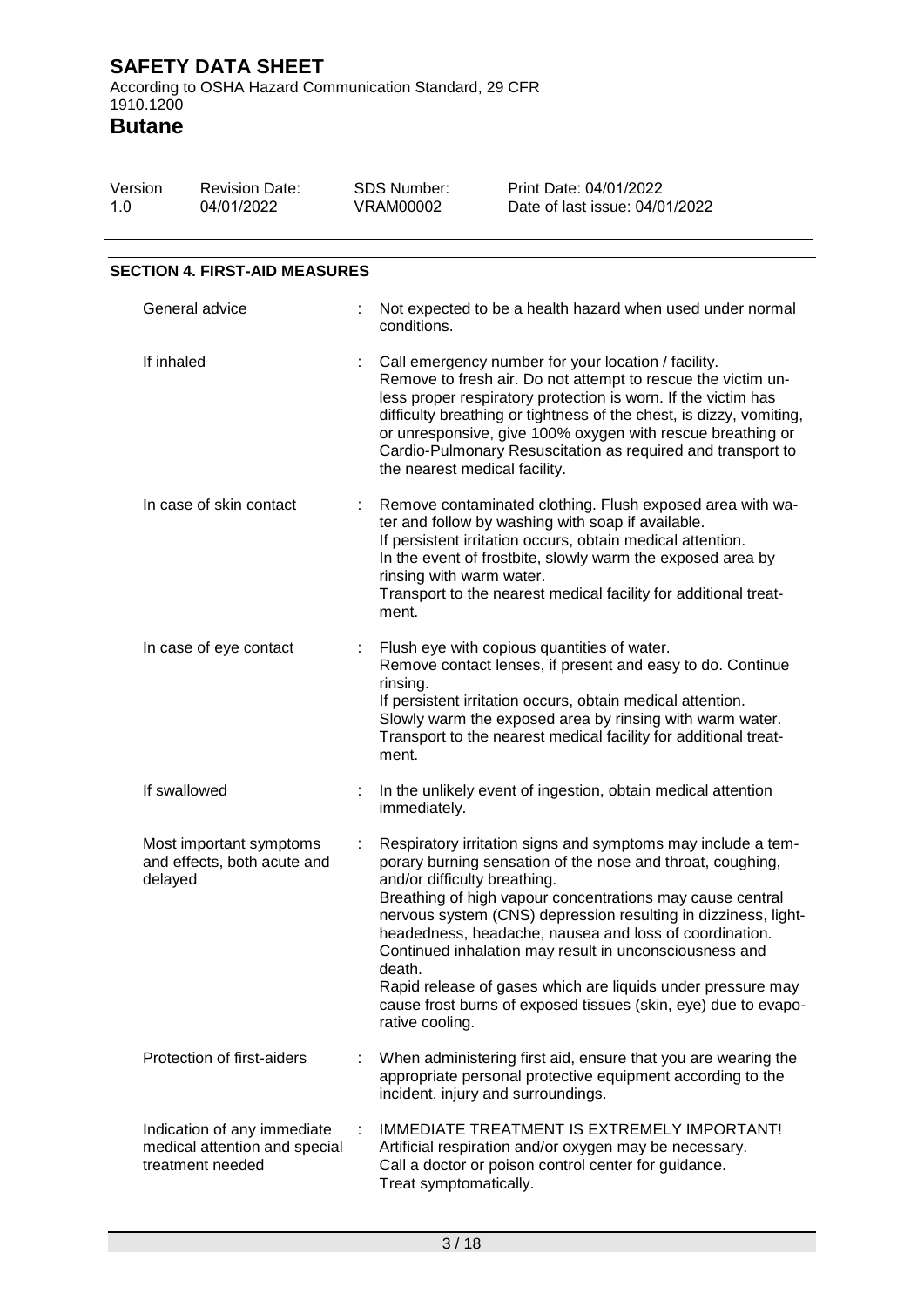According to OSHA Hazard Communication Standard, 29 CFR 1910.1200

**Butane**

| Version<br>1.0 |                                          | <b>Revision Date:</b><br>04/01/2022 |   | <b>SDS Number:</b><br><b>VRAM00002</b>                                    | Print Date: 04/01/2022<br>Date of last issue: 04/01/2022                                                                                                                                                                                                                                                                                                                |  |  |  |  |
|----------------|------------------------------------------|-------------------------------------|---|---------------------------------------------------------------------------|-------------------------------------------------------------------------------------------------------------------------------------------------------------------------------------------------------------------------------------------------------------------------------------------------------------------------------------------------------------------------|--|--|--|--|
|                |                                          |                                     |   | fects. Consider: oxygen therapy.                                          | Potential for cardiac sensitisation, particularly in abuse situa-<br>tions. Hypoxia or negative inotropes may enhance these ef-                                                                                                                                                                                                                                         |  |  |  |  |
|                | <b>SECTION 5. FIRE-FIGHTING MEASURES</b> |                                     |   |                                                                           |                                                                                                                                                                                                                                                                                                                                                                         |  |  |  |  |
|                |                                          | Suitable extinguishing media        |   | the fire burn itself out.<br>Dry chemical<br>Carbon dioxide (CO2)<br>ers. | Shut off supply. If not possible and no risk to surroundings, let<br>Keep containers and surroundings cool with water spray.<br>Large fires should only be fought by properly trained fire fight-                                                                                                                                                                       |  |  |  |  |
|                | media                                    | Unsuitable extinguishing            |   |                                                                           | Do not use direct water jets on the burning product as they<br>could cause a steam explosion and spread of the fire.<br>Simultaneous use of foam and water on the same surface is<br>to be avoided as water destroys the foam.                                                                                                                                          |  |  |  |  |
|                | fighting                                 | Specific hazards during fire-       |   | occurs.<br>to heat or flames.                                             | Hazardous combustion products may include:<br>Carbon monoxide may be evolved if incomplete combustion<br>Unidentified organic and inorganic compounds.<br>Contents are under pressure and can explode when exposed<br>Sustained fire attack on vessels may result in a Boiling Liquid<br>Expanding Vapor Explosion (BLEVE).                                             |  |  |  |  |
|                | ods                                      | Specific extinguishing meth-        | ÷ |                                                                           | Use extinguishing measures that are appropriate to local cir-<br>cumstances and the surrounding environment.                                                                                                                                                                                                                                                            |  |  |  |  |
|                |                                          | Further information                 |   | to evacuate immediately.                                                  | Clear fire area of all non-emergency personnel.<br>Keep adjacent containers cool by spraying with water.<br>If possible remove containers from the danger zone.<br>If the fire cannot be extinguished the only course of action is                                                                                                                                      |  |  |  |  |
|                | for firefighters                         | Special protective equipment :      |   |                                                                           | Proper protective equipment including chemical resistant<br>gloves are to be worn; chemical resistant suit is indicated if<br>large contact with spilled product is expected. Self-Contained<br>Breathing Apparatus must be worn when approaching a fire in<br>a confined space. Select fire fighter's clothing approved to<br>relevant Standards (e.g. Europe: EN469). |  |  |  |  |

### **SECTION 6. ACCIDENTAL RELEASE MEASURES**

| Personal precautions, protec-: | Shut off leaks, if possible without personal risks. Remove all   |
|--------------------------------|------------------------------------------------------------------|
| tive equipment and emer-       | possible sources of ignition in the surrounding area and evac-   |
| gency procedures               | uate all personnel. Attempt to disperse the gas or to direct its |
|                                | flow to a safe location for example by using fog sprays. Take    |
|                                | precautionary measures against static discharge. Ensure elec-    |
|                                | trical continuity by bonding and grounding (earthing) all        |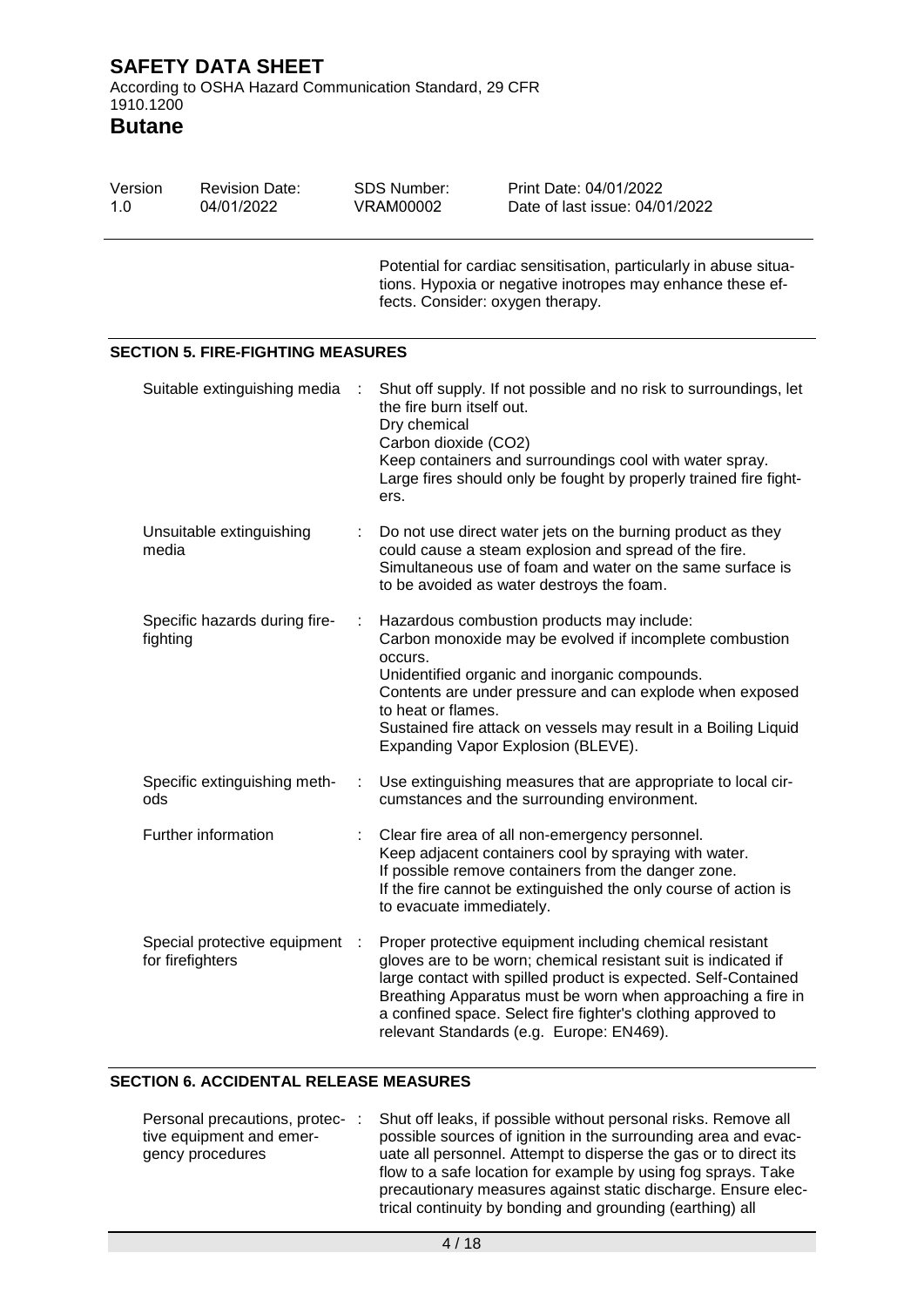According to OSHA Hazard Communication Standard, 29 CFR 1910.1200

**Butane**

| Version<br>1.0 | <b>Revision Date:</b><br>04/01/2022                      |   | SDS Number:<br><b>VRAM00002</b>                         | Print Date: 04/01/2022<br>Date of last issue: 04/01/2022                                                                                                                                                                                                                                                                                                                                                    |
|----------------|----------------------------------------------------------|---|---------------------------------------------------------|-------------------------------------------------------------------------------------------------------------------------------------------------------------------------------------------------------------------------------------------------------------------------------------------------------------------------------------------------------------------------------------------------------------|
|                |                                                          |   | the area.                                               | equipment. Monitor area with combustible gas meter.<br>Vapour may form an explosive mixture with air.<br>Test atmosphere for flammable gas concentrations to ensure<br>safe working conditions before personnel are allowed to enter                                                                                                                                                                        |
|                | Environmental precautions                                | ÷ | nation.<br>enters surface water drains.                 | Use appropriate containment to avoid environmental contami-<br>Risk of explosion. Inform the emergency services if product                                                                                                                                                                                                                                                                                  |
|                | Methods and materials for<br>containment and cleaning up |   | Allow to evaporate.                                     | Attempt to disperse the gas or to direct its flow to a safe loca-<br>tion, for example by using fog sprays.<br>Take precautionary measures against static discharges.                                                                                                                                                                                                                                       |
|                |                                                          |   | cialist advice.<br>ing) all equipment.                  | Avoid contact with skin, eyes and clothing.<br>Evacuate the area of all non-essential personnel.<br>Ventilate contaminated area thoroughly.<br>If contamination of site occurs remediation may require spe-<br>Take precautionary measures against static discharges.<br>Ensure electrical continuity by bonding and grounding (earth-<br>Observe all relevant local and international regulations.         |
|                | Additional advice                                        |   | this Safety Data Sheet.<br>enters surface water drains. | : For guidance on selection of personal protective equipment<br>see Chapter 8 of this Safety Data Sheet.<br>Notify authorities if any exposure to the general public or the<br>environment occurs or is likely to occur.<br>For guidance on disposal of spilled material see Chapter 13 of<br>Vapour may form an explosive mixture with air.<br>Risk of explosion. Inform the emergency services if product |

### **SECTION 7. HANDLING AND STORAGE**

| <b>Technical measures</b> | : Avoid breathing of or direct contact with material. Only use in<br>well ventilated areas. Wash thoroughly after handling. For<br>guidance on selection of personal protective equipment see<br>Chapter 8 of this Safety Data Sheet.<br>Use the information in this data sheet as input to a risk as-<br>sessment of local circumstances to help determine appropri- |
|---------------------------|-----------------------------------------------------------------------------------------------------------------------------------------------------------------------------------------------------------------------------------------------------------------------------------------------------------------------------------------------------------------------|
|                           | ate controls for safe handling, storage and disposal of this<br>material.                                                                                                                                                                                                                                                                                             |
|                           | Air-dry contaminated clothing in a well-ventilated area before<br>laundering.                                                                                                                                                                                                                                                                                         |
|                           | Use local exhaust ventilation if there is risk of inhalation of<br>vapours, mists or aerosols.                                                                                                                                                                                                                                                                        |
|                           | Take precautionary measures against static discharges.                                                                                                                                                                                                                                                                                                                |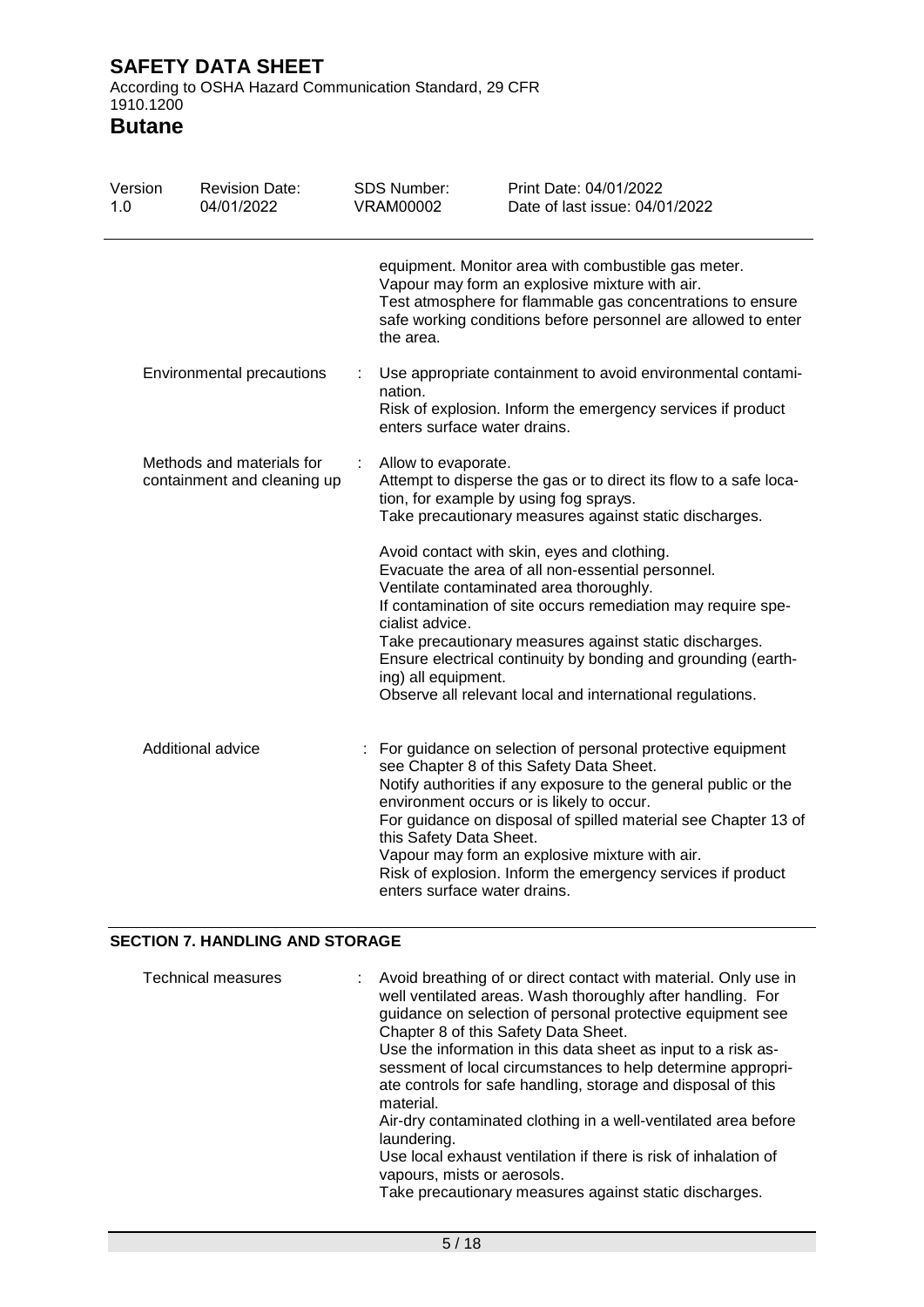According to OSHA Hazard Communication Standard, 29 CFR 1910.1200

| Version<br>1.0 | <b>Revision Date:</b><br>04/01/2022           | <b>SDS Number:</b><br><b>VRAM00002</b>                                                                        | Print Date: 04/01/2022<br>Date of last issue: 04/01/2022                                                                                                                                                                                                                                                                                                                                                                                                                                                                                                                                                                                                                                                                                                |
|----------------|-----------------------------------------------|---------------------------------------------------------------------------------------------------------------|---------------------------------------------------------------------------------------------------------------------------------------------------------------------------------------------------------------------------------------------------------------------------------------------------------------------------------------------------------------------------------------------------------------------------------------------------------------------------------------------------------------------------------------------------------------------------------------------------------------------------------------------------------------------------------------------------------------------------------------------------------|
|                | Advice on safe handling                       | age facilities are followed.<br>sources. Avoid sparks.<br>Earth all equipment.<br>vapours, mists or aerosols. | Ensure that all local regulations regarding handling and stor-<br>This product is intended for use in closed systems only.<br>Extinguish any naked flames. Do not smoke. Remove ignition<br>Avoid prolonged or repeated contact with skin.<br>Electrostatic charges may be generated during pumping. Elec-<br>trostatic discharge may cause fire.<br>Use local exhaust ventilation if there is risk of inhalation of                                                                                                                                                                                                                                                                                                                                    |
|                | Avoidance of contact                          | Strong oxidising agents.                                                                                      |                                                                                                                                                                                                                                                                                                                                                                                                                                                                                                                                                                                                                                                                                                                                                         |
|                | <b>Product Transfer</b>                       |                                                                                                               | Refer to guidance under Handling section. Do not use com-<br>pressed air for filling discharge or handling. Ensure electrical<br>continuity by bonding and grounding (earthing) all equipment.<br>Electrostatic charges may be generated during pumping. Elec-<br>trostatic discharge may cause fire.                                                                                                                                                                                                                                                                                                                                                                                                                                                   |
|                | Further information on stor-<br>age stability | sure vessels or cylinders.<br>other strong oxidizers.                                                         | Store only in purpose-designed, appropriately labelled pres-<br>Must be stored in a well-ventilated area, away from sunlight,<br>ignition sources and other sources of heat.<br>Do not store near cylinders containing compressed oxygen or<br>Refer to section 15 for any additional specific legislation cov-<br>ering the packaging and storage of this product.                                                                                                                                                                                                                                                                                                                                                                                     |
|                | Packaging material                            | GB, Neoprene (CR).                                                                                            | Suitable material: For containers and container linings, use<br>materials specifically approved for use with this product., Ex-<br>amples of suitable materials are: PA-11, PEEK, PVDF, PTFE,<br>GRE (Epoxy), GRVE (vinyl ester), Viton (FKM), type F and<br>Unsuitable material: Some forms of cast iron., Examples of<br>materials to avoid are: ABS, polymethyl methacrylate<br>(PMMA), polyethylene (PE / HDPE), polypropylene (PP),<br>PVC, natural rubber (NR), Nitrile (NBR) ethylene propylene<br>rubber (EPDM), Butyl (IIR), Hypalon (CSM), polystyrene, pol-<br>yvinyl chloride (PVC), polyisobutylene., For containers and<br>container linings, aluminium should not be used if there is a<br>risk of caustic contamination of the product. |
|                | <b>Container Advice</b>                       |                                                                                                               | Do not cut, drill, grind, weld or perform similar operations on or<br>near containers. Containers, even those that have been emp-<br>tied, can contain explosive vapours.                                                                                                                                                                                                                                                                                                                                                                                                                                                                                                                                                                               |
|                | Specific use(s)                               | on Static Electricity).                                                                                       | See additional references that provide safe handling practices<br>for liquids that are determined to be static accumulators:<br>American Petroleum Institute 2003 (Protection Against Igni-<br>tions Arising out of Static, Lightning and Stray Currents) or<br>National Fire Protection Agency 77 (Recommended Practices                                                                                                                                                                                                                                                                                                                                                                                                                               |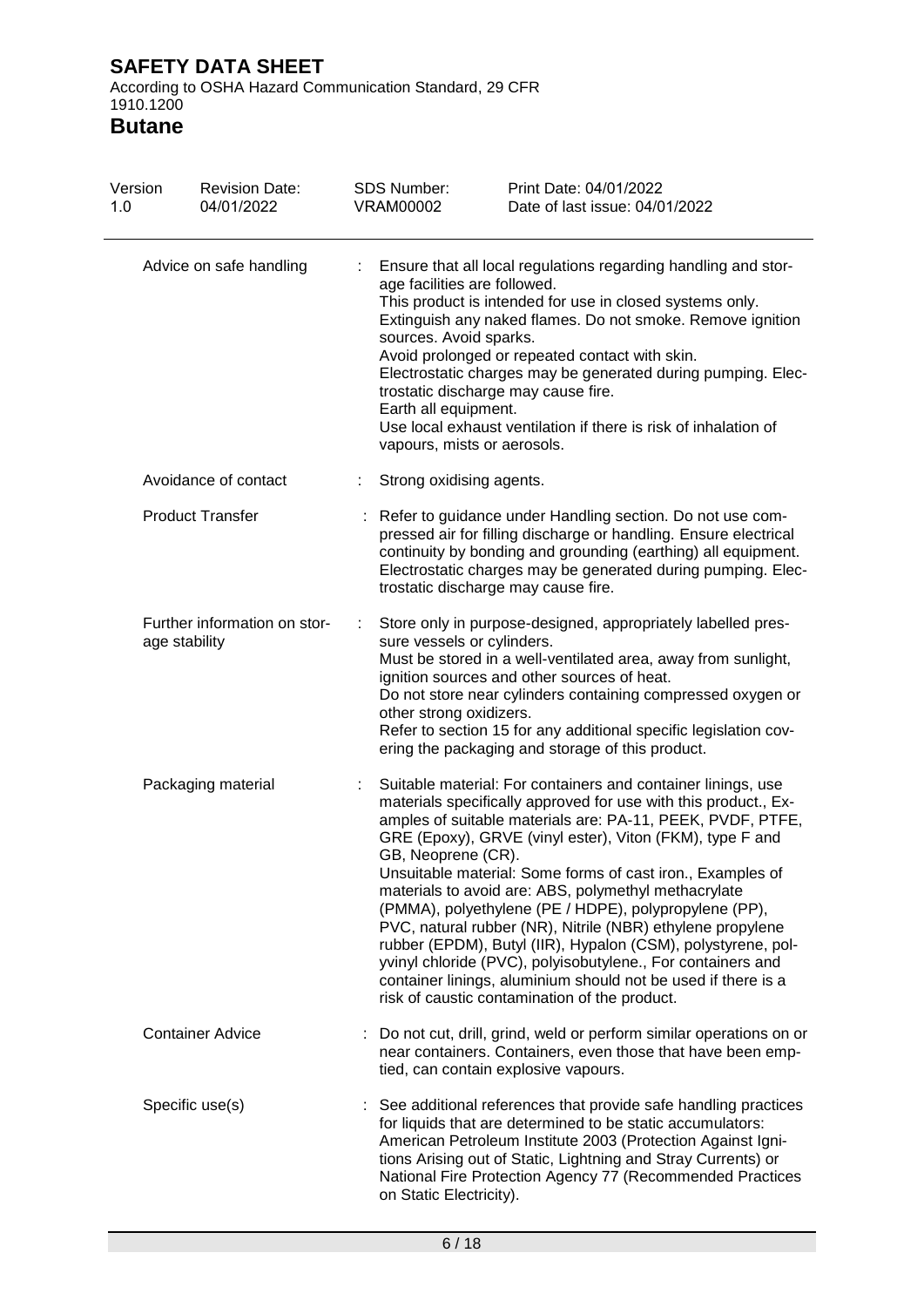According to OSHA Hazard Communication Standard, 29 CFR 1910.1200

**Butane**

| Version | <b>Revision Date:</b> | SDS Number: | Print Date: 04/01/2022         |
|---------|-----------------------|-------------|--------------------------------|
| 1.0     | 04/01/2022            | VRAM00002   | Date of last issue: 04/01/2022 |

IEC/TS 60079-32-1: Electrostatic hazards, guidance

### **SECTION 8. EXPOSURE CONTROLS AND PERSONAL PROTECTION**

### **Components with workplace control parameters**

| Components | CAS-No.  | Value type<br>(Form of<br>exposure) | Control parame-<br>ters / Permissible<br>concentration | <b>Basis</b> |
|------------|----------|-------------------------------------|--------------------------------------------------------|--------------|
| butane     | 106-97-8 | <b>STEL</b>                         | $1,000$ ppm                                            | <b>ACGIH</b> |

### **Biological occupational exposure limits**

No biological limit allocated.

### **Monitoring Methods**

Monitoring of the concentration of substances in the breathing zone of workers or in the general workplace may be required to confirm compliance with an OEL and adequacy of exposure controls. For some substances biological monitoring may also be appropriate.

Validated exposure measurement methods should be applied by a competent person and samples analysed by an accredited laboratory.

Examples of sources of recommended exposure measurement methods are given below or contact the supplier. Further national methods may be available.

National Institute of Occupational Safety and Health (NIOSH), USA: Manual of Analytical Methods http://www.cdc.gov/niosh/

Occupational Safety and Health Administration (OSHA), USA: Sampling and Analytical Methods http://www.osha.gov/

Health and Safety Executive (HSE), UK: Methods for the Determination of Hazardous Substances http://www.hse.gov.uk/

Institut für Arbeitsschutz Deutschen Gesetzlichen Unfallversicherung (IFA) , Germany http://www.dguv.de/inhalt/index.jsp

L'Institut National de Recherche et de Securité, (INRS), France http://www.inrs.fr/accueil

**Engineering measures** : The level of protection and types of controls necessary will vary depending upon potential exposure conditions. Select controls based on a risk assessment of local circumstances. Appropriate measures include: Use sealed systems as far as possible. Adequate explosion-proof ventilation to control airborne concentrations below the exposure guidelines/limits. Local exhaust ventilation is recommended. Eye washes and showers for emergency use.

General Information:

Always observe good personal hygiene measures, such as washing hands after handling the material and before eating, drinking, and/or smoking. Routinely wash work clothing and protective equipment to remove contaminants. Discard contaminated clothing and footwear that cannot be cleaned.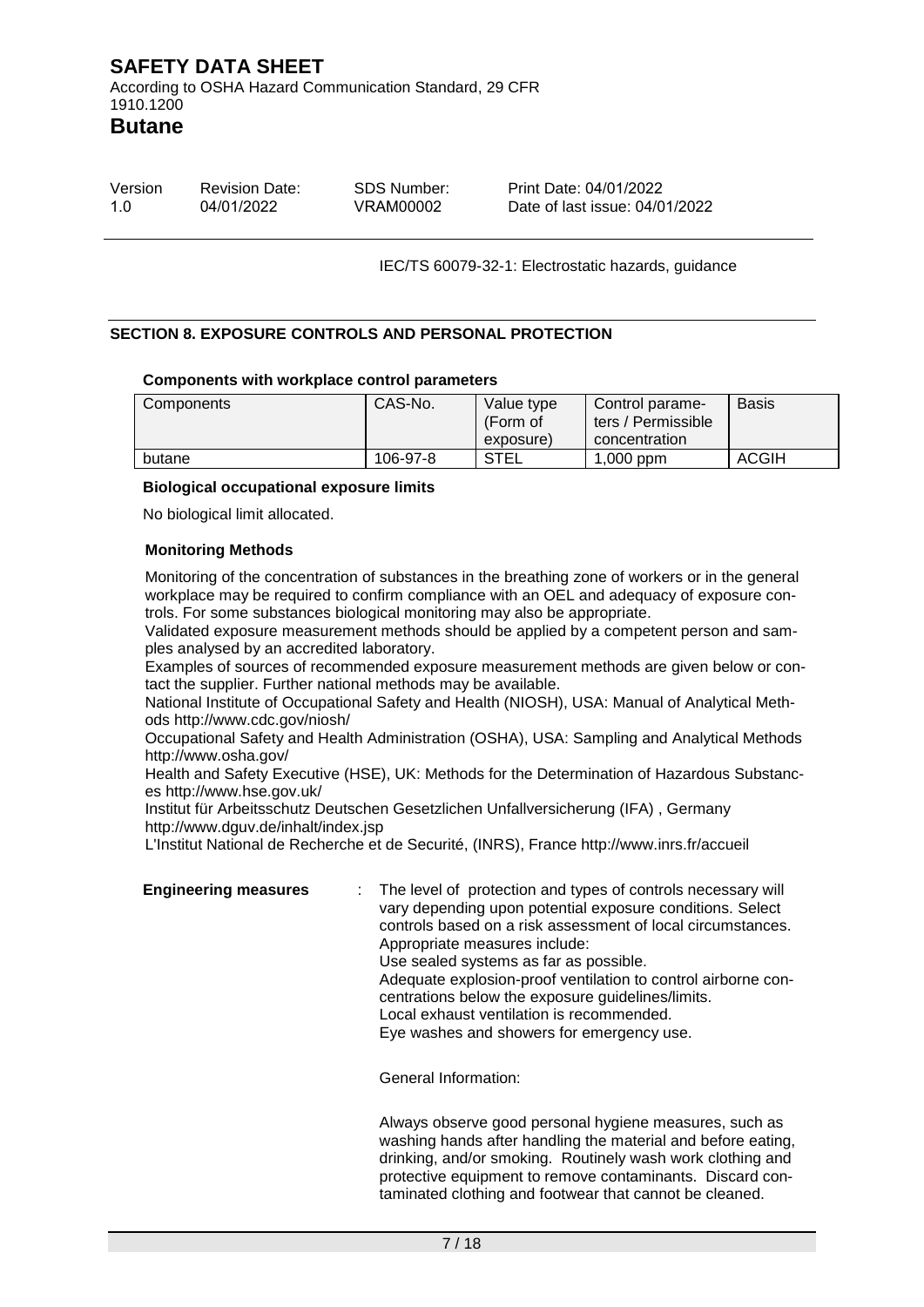According to OSHA Hazard Communication Standard, 29 CFR 1910.1200

| Version<br>1.0 | <b>Revision Date:</b><br>04/01/2022 | <b>SDS Number:</b><br><b>VRAM00002</b>                 | Print Date: 04/01/2022<br>Date of last issue: 04/01/2022                                                                                                                                                                                                                                                                                                                                                                                                                                                                                                                                                                                                                                                                                                                                                                                                                                             |
|----------------|-------------------------------------|--------------------------------------------------------|------------------------------------------------------------------------------------------------------------------------------------------------------------------------------------------------------------------------------------------------------------------------------------------------------------------------------------------------------------------------------------------------------------------------------------------------------------------------------------------------------------------------------------------------------------------------------------------------------------------------------------------------------------------------------------------------------------------------------------------------------------------------------------------------------------------------------------------------------------------------------------------------------|
|                |                                     | controls.<br>product.<br>nance.<br>subsequent recycle. | Practice good housekeeping.<br>Define procedures for safe handling and maintenance of<br>Educate and train workers in the hazards and control<br>measures relevant to normal activities associated with this<br>Ensure appropriate selection, testing and maintenance of<br>equipment used to control exposure, e.g. personal protective<br>equipment, local exhaust ventilation.<br>Drain down system prior to equipment break-in or mainte-<br>Retain drain downs in sealed storage pending disposal or                                                                                                                                                                                                                                                                                                                                                                                            |
|                | Personal protective equipment       |                                                        |                                                                                                                                                                                                                                                                                                                                                                                                                                                                                                                                                                                                                                                                                                                                                                                                                                                                                                      |
|                | Respiratory protection              | ratus.                                                 | If engineering controls do not maintain airborne concentra-<br>tions to a level which is adequate to protect worker health,<br>select respiratory protection equipment suitable for the spe-<br>cific conditions of use and meeting relevant legislation.<br>Check with respiratory protective equipment suppliers.<br>Where air-filtering respirators are unsuitable (e.g. airborne<br>concentrations are high, risk of oxygen deficiency, confined<br>space) use appropriate positive pressure breathing appa-<br>Where air-filtering respirators are suitable, select an appro-<br>priate combination of mask and filter.<br>All respiratory protection equipment and use must be in ac-<br>cordance with local regulations.<br>Respirator selection, use and maintenance should be in ac-<br>cordance with the requirements of the OSHA Respiratory<br>Protection Standard, 29 CFR 1910.134.     |
|                | Hand protection<br>Remarks          | rubber.                                                | Personal hygiene is a key element of effective hand care.<br>Gloves must only be worn on clean hands. After using<br>gloves, hands should be washed and dried thoroughly. Appli-<br>cation of a non-perfumed moisturizer is recommended. Glove<br>thickness is not a good predictor of glove resistance to a<br>chemical as it is dependent on the exact composition of the<br>glove material. Suitability and durability of a glove is depend-<br>ent on usage, e.g. frequency and duration of contact, chemi-<br>cal resistance of glove material, dexterity. Always seek ad-<br>vice from glove suppliers. Contaminated gloves should be<br>replaced. Where hand contact with the product may occur the<br>use of gloves approved to relevant standards (e.g. Europe:<br>EN374, US: F739) made from the following materials may<br>provide suitable chemical protection. Neoprene rubber. Nitrile |
|                | Eye protection                      |                                                        | Wear safety glasses and face shield (preferably with a chin<br>guard) if splashes are likely to occur.                                                                                                                                                                                                                                                                                                                                                                                                                                                                                                                                                                                                                                                                                                                                                                                               |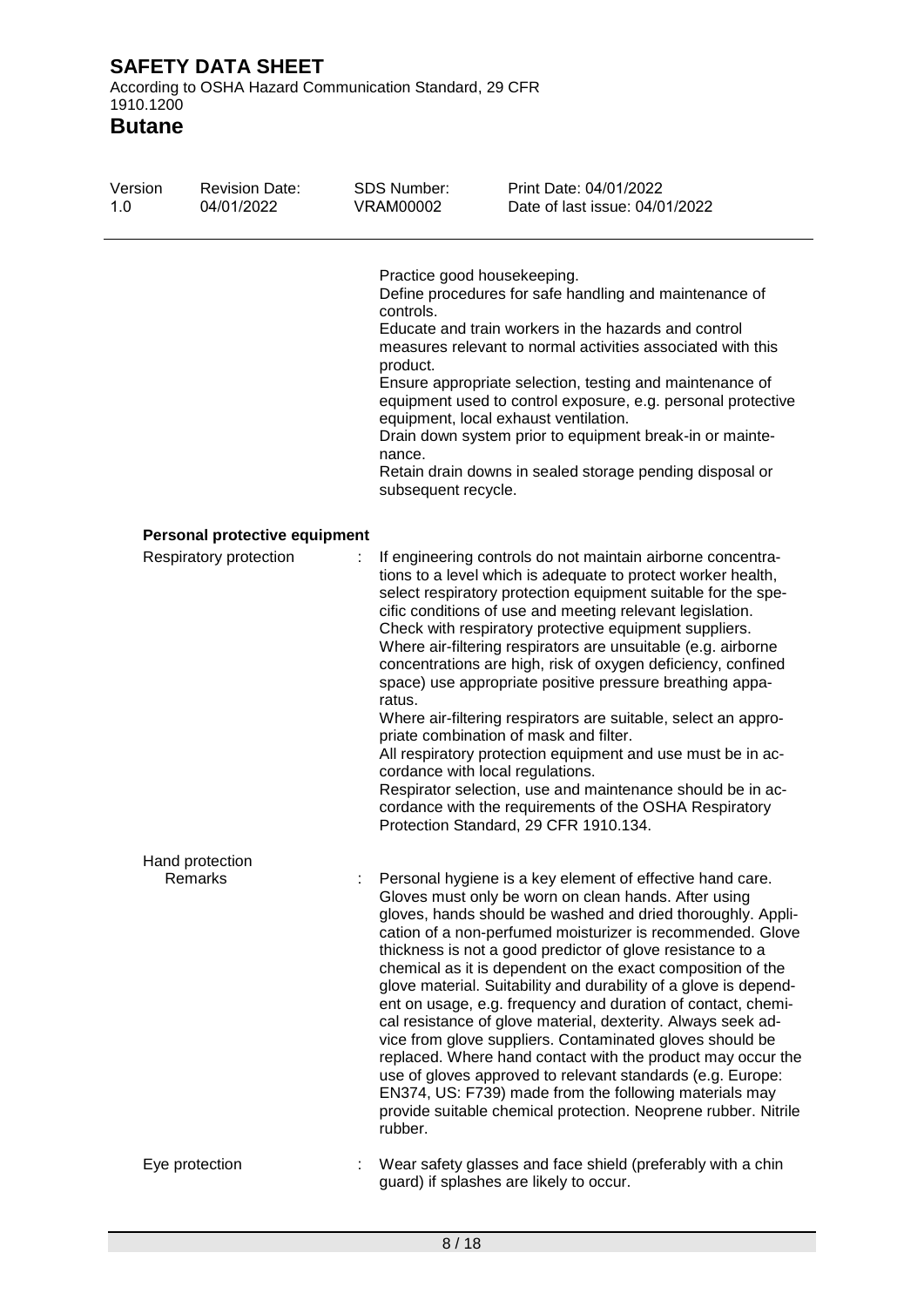According to OSHA Hazard Communication Standard, 29 CFR 1910.1200

| Version<br>1.0 | <b>Revision Date:</b><br>04/01/2022                 |                      | <b>SDS Number:</b><br><b>VRAM00002</b>                                                                                                 | Print Date: 04/01/2022<br>Date of last issue: 04/01/2022 |  |  |  |
|----------------|-----------------------------------------------------|----------------------|----------------------------------------------------------------------------------------------------------------------------------------|----------------------------------------------------------|--|--|--|
|                | Skin and body protection                            |                      | Chemical and cold resistant gloves/gauntlets, boots, and<br>apron.                                                                     |                                                          |  |  |  |
|                | Protective measures                                 |                      | Personal protective equipment (PPE) should meet recom-<br>mended national standards. Check with PPE suppliers.                         |                                                          |  |  |  |
|                | <b>Environmental exposure controls</b>              |                      |                                                                                                                                        |                                                          |  |  |  |
|                | General advice                                      |                      | Local guidelines on emission limits for volatile substances<br>must be observed for the discharge of exhaust air containing<br>vapour. |                                                          |  |  |  |
|                | <b>SECTION 9. PHYSICAL AND CHEMICAL PROPERTIES</b>  |                      |                                                                                                                                        |                                                          |  |  |  |
|                | Appearance                                          |                      | Liquid under pressure.                                                                                                                 |                                                          |  |  |  |
|                |                                                     |                      | liquid                                                                                                                                 |                                                          |  |  |  |
| Colour         |                                                     | t                    | colourless                                                                                                                             |                                                          |  |  |  |
|                |                                                     |                      | Not applicable                                                                                                                         |                                                          |  |  |  |
| Odour          |                                                     |                      | odourless                                                                                                                              |                                                          |  |  |  |
|                |                                                     |                      | Unstenched                                                                                                                             |                                                          |  |  |  |
|                | <b>Odour Threshold</b>                              |                      | Data not available                                                                                                                     |                                                          |  |  |  |
| pH             |                                                     |                      | Not applicable                                                                                                                         |                                                          |  |  |  |
| range          | Initial boiling point and boiling                   | ÷                    | Typical -1 °C / 30 °F                                                                                                                  |                                                          |  |  |  |
|                | Boiling point/boiling range                         |                      | -12 - -1 °C / 10 - 30 °F<br>Method: Unspecified                                                                                        |                                                          |  |  |  |
|                | Flash point                                         |                      | Typical -60 °C / -76 °F                                                                                                                |                                                          |  |  |  |
|                |                                                     |                      | Method: Unspecified<br>Not applicable                                                                                                  |                                                          |  |  |  |
|                | Evaporation rate                                    |                      | Data not available                                                                                                                     |                                                          |  |  |  |
|                | Flammability (solid, gas)                           | Extremely flammable. |                                                                                                                                        |                                                          |  |  |  |
|                | Upper explosion limit / upper<br>flammability limit |                      | Typical 10 %(V)                                                                                                                        |                                                          |  |  |  |
|                | Vapour pressure                                     |                      | ca. 100 kPa                                                                                                                            |                                                          |  |  |  |
|                |                                                     |                      |                                                                                                                                        | 350 - 500 kPa (38 °C / 100 °F)                           |  |  |  |
|                |                                                     |                      | Method: Unspecified                                                                                                                    |                                                          |  |  |  |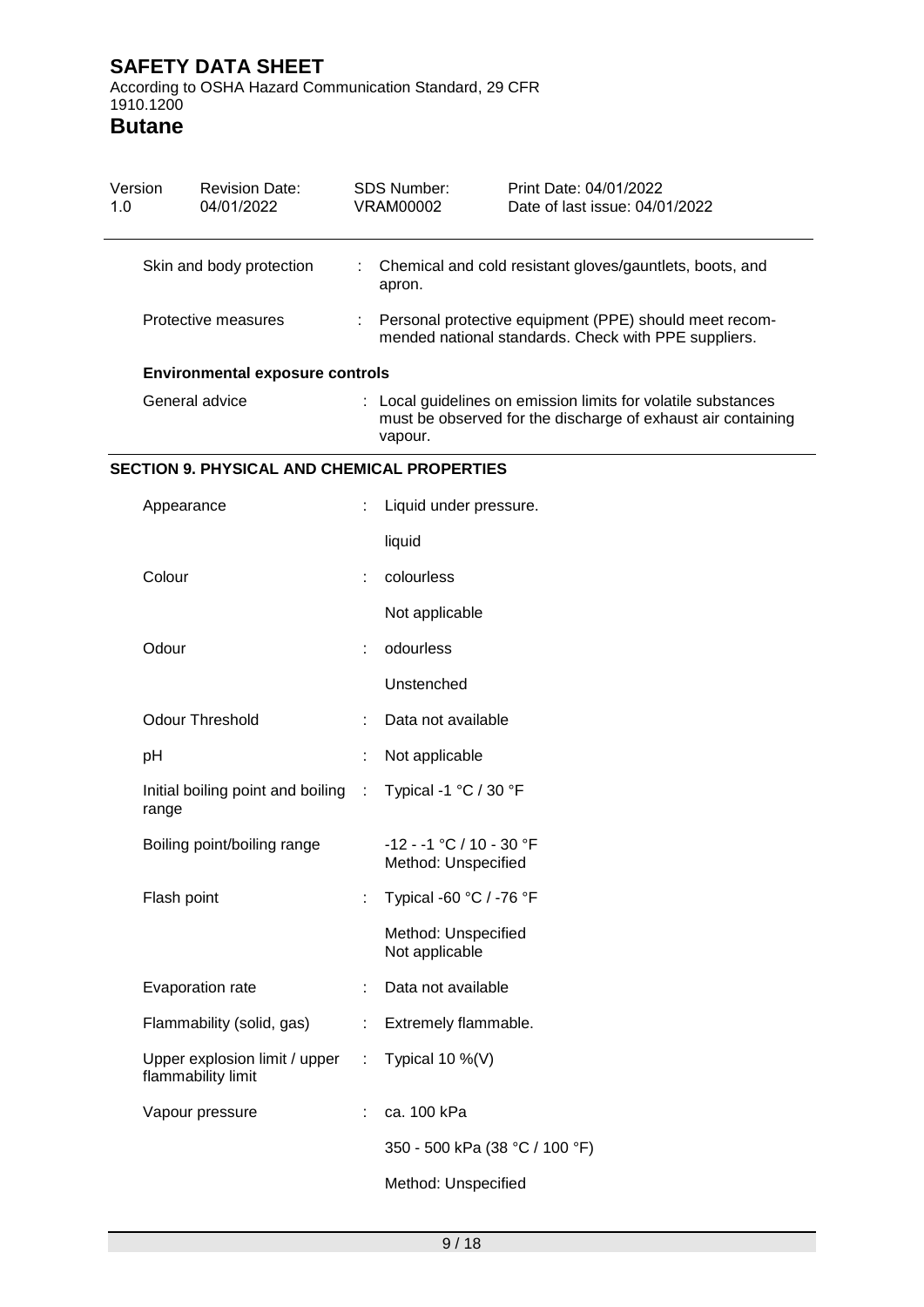According to OSHA Hazard Communication Standard, 29 CFR 1910.1200

| Version<br>1.0 |                 | <b>Revision Date:</b><br>04/01/2022         |           | SDS Number:<br><b>VRAM00002</b>                        | Print Date: 04/01/2022<br>Date of last issue: 04/01/2022 |
|----------------|-----------------|---------------------------------------------|-----------|--------------------------------------------------------|----------------------------------------------------------|
|                |                 |                                             |           | Method: Unspecified<br>Not applicable                  |                                                          |
|                |                 | Relative vapour density                     |           | Data not available                                     |                                                          |
|                |                 | Relative density                            |           | Data not available                                     |                                                          |
|                | Density         |                                             |           | ca. 600 kg/m3                                          |                                                          |
|                |                 |                                             |           | 500 - 590 kg/m3 (15 °C / 59 °F)<br>Method: Unspecified |                                                          |
|                | Solubility(ies) | Water solubility                            | ÷.        | negligible                                             |                                                          |
|                |                 | Solubility in other solvents                | $\sim$ 1. | Data not available                                     |                                                          |
|                | octanol/water   | Partition coefficient: n-                   |           | Data not available                                     |                                                          |
|                |                 | Auto-ignition temperature                   | ÷.        | Data not available                                     |                                                          |
|                |                 | Decomposition temperature                   | ÷         | Data not available                                     |                                                          |
|                | Viscosity       | Viscosity, kinematic                        | ÷         | Not applicable                                         |                                                          |
|                |                 |                                             |           | Method: Unspecified<br>Not applicable                  |                                                          |
|                |                 |                                             |           | Method: Unspecified<br>Not applicable                  |                                                          |
|                |                 | <b>Explosive properties</b>                 |           |                                                        | Classification Code: NOT CLASS: Not classified           |
|                |                 | <b>SECTION 10. STABILITY AND REACTIVITY</b> |           |                                                        |                                                          |
|                | Reactivity      |                                             |           |                                                        | No, product will not become self-reactive.               |
|                |                 | Chemical stability                          |           |                                                        | Stable under normal conditions of use.                   |
|                | tions           | Possibility of hazardous reac-              | $\sim$ 1. |                                                        | No. Hazardous, exothermical polymerization cannot occur. |
|                |                 | Conditions to avoid                         |           |                                                        | Heat, open flames, sparks and flammable atmospheres.     |

| Incompatible materials |  | Strong oxidising agents. |
|------------------------|--|--------------------------|
|------------------------|--|--------------------------|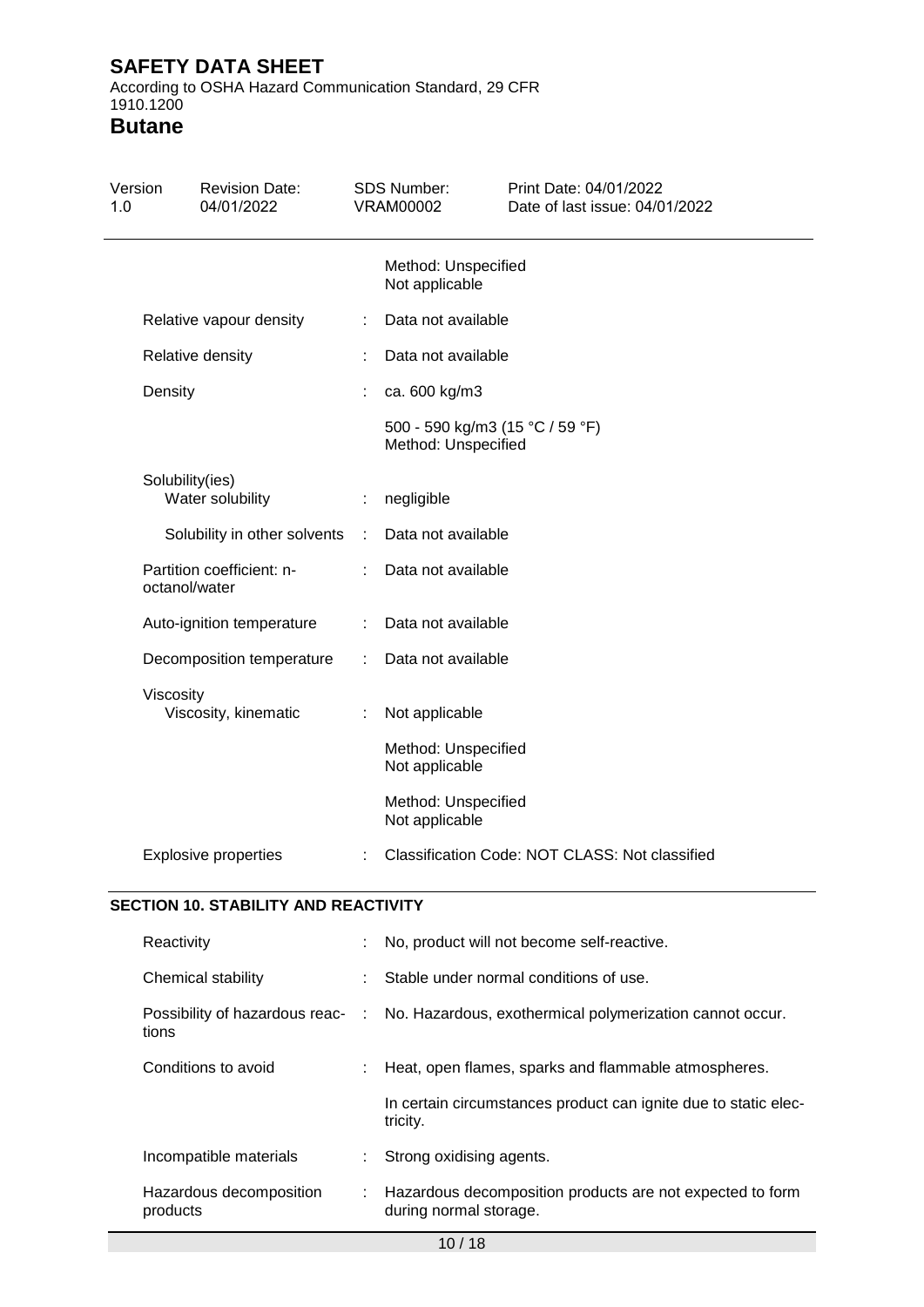According to OSHA Hazard Communication Standard, 29 CFR 1910.1200

### **Butane**

| Version<br>1.0  | <b>Revision Date:</b><br>04/01/2022          | <b>SDS Number:</b><br>VRAM00002                                               | Print Date: 04/01/2022<br>Date of last issue: 04/01/2022                                                                                                                             |
|-----------------|----------------------------------------------|-------------------------------------------------------------------------------|--------------------------------------------------------------------------------------------------------------------------------------------------------------------------------------|
|                 |                                              |                                                                               |                                                                                                                                                                                      |
|                 | <b>SECTION 11. TOXICOLOGICAL INFORMATION</b> |                                                                               |                                                                                                                                                                                      |
|                 | Basis for assessment                         | ponent(s).                                                                    | : Information given is based on product testing.<br>Unless indicated otherwise, the data presented is representa-<br>tive of the product as a whole, rather than for individual com- |
| tact.           | Information on likely routes of exposure     |                                                                               | Inhalation is the primary route of exposure although exposure may occur through skin or eye con-                                                                                     |
|                 | <b>Acute toxicity</b>                        |                                                                               |                                                                                                                                                                                      |
| <b>Product:</b> | Acute oral toxicity                          | : Remarks: Not applicable                                                     |                                                                                                                                                                                      |
|                 | Acute inhalation toxicity                    | : LC 50 (Rat): $> 20000$ ppmV<br>Exposure time: 4 h<br>Remarks: Low toxicity: |                                                                                                                                                                                      |

| Acute dermal toxicity | Remarks: Not applicable |
|-----------------------|-------------------------|
|                       |                         |

### **Skin corrosion/irritation**

### **Product:**

Remarks: Not irritating to skin.

### **Serious eye damage/eye irritation**

### **Product:**

Remarks: Essentially non-irritating to eyes.

### **Respiratory or skin sensitisation**

### **Product:**

Remarks: Not a sensitiser. Based on available data, the classification criteria are not met.

### **Germ cell mutagenicity**

### **Product:**

: Remarks: Non mutagenic, Based on available data, the classification criteria are not met.

### **Carcinogenicity**

### **Product:**

Remarks: Not a carcinogen., Based on available data, the classification criteria are not met.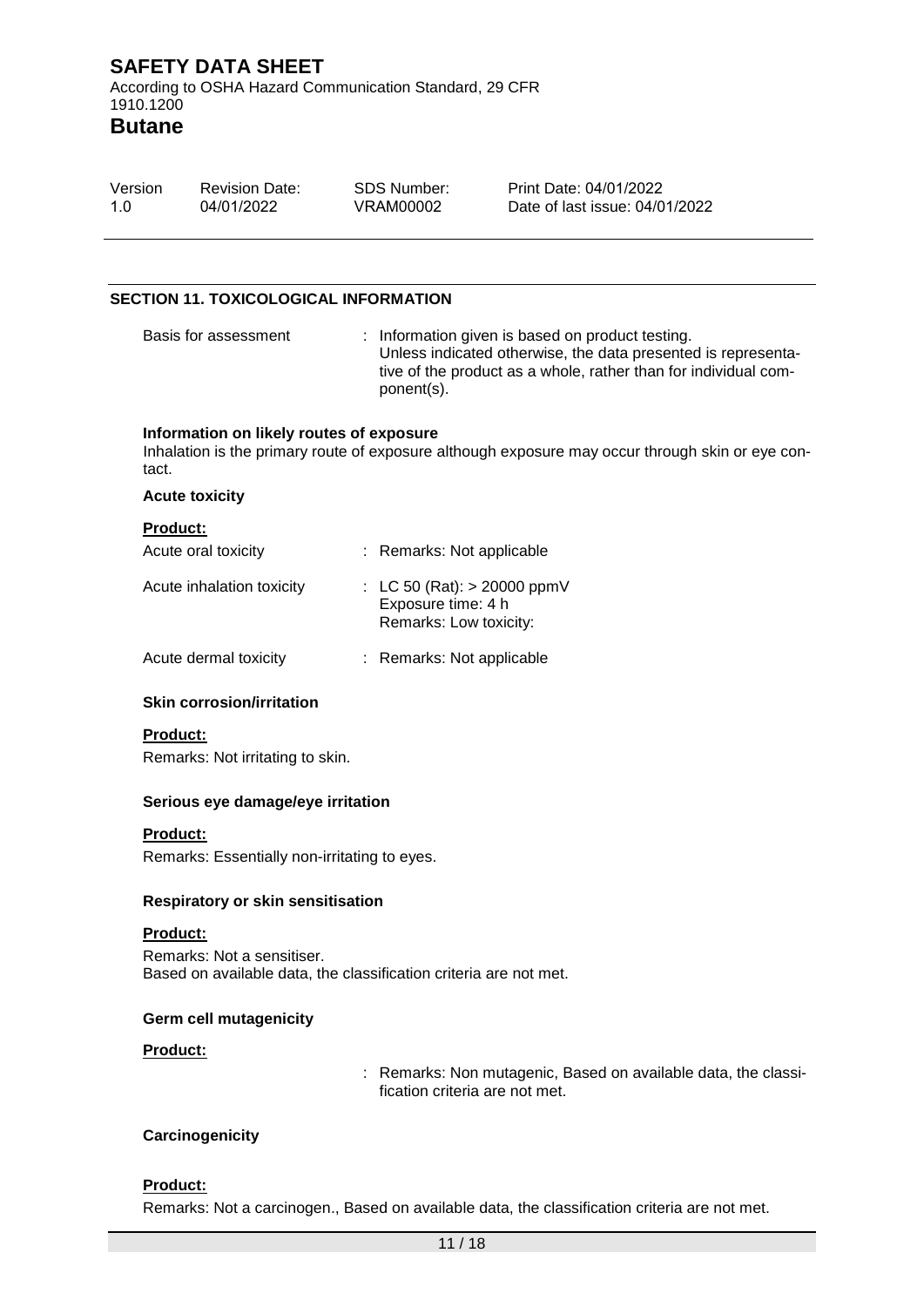According to OSHA Hazard Communication Standard, 29 CFR 1910.1200

### **Butane**

| Version<br>1.0  | <b>Revision Date:</b><br>04/01/2022 | SDS Number:<br>VRAM00002  | Print Date: 04/01/2022<br>Date of last issue: 04/01/2022                                                                           |
|-----------------|-------------------------------------|---------------------------|------------------------------------------------------------------------------------------------------------------------------------|
| <b>IARC</b>     |                                     | human carcinogen by IARC. | No component of this product present at levels greater than or<br>equal to 0.1% is identified as probable, possible or confirmed   |
| <b>OSHA</b>     |                                     |                           | No component of this product present at levels greater than or<br>equal to 0.1% is on OSHA's list of regulated carcinogens.        |
| <b>NTP</b>      |                                     | by NTP.                   | No component of this product present at levels greater than or<br>equal to 0.1% is identified as a known or anticipated carcinogen |
| <b>Product:</b> | <b>Reproductive toxicity</b>        |                           |                                                                                                                                    |
|                 |                                     | not met.                  | Remarks: Not a developmental toxicant., Does not impair<br>fertility., Based on available data, the classification criteria are    |

### **STOT - single exposure**

### **Product:**

Remarks: Inhalation of vapours or mists may cause irritation to the respiratory system., High concentrations may cause central nervous system depression resulting in headaches, dizziness and nausea; continued inhalation may result in unconsciousness and/or death.

### **STOT - repeated exposure**

### **Product:**

Remarks: Low systemic toxicity on repeated exposure.

### **Aspiration toxicity**

### **Product:**

Not an aspiration hazard.

### **Further information**

### **Product:**

Remarks: Rapid release of gases which are liquids under pressure may cause frost burns of exposed tissues (skin, eye) due to evaporative cooling., High gas concentrations will displace available air; unconsciousness and death may occur suddenly from lack of oxygen., Exposure to very high concentrations of similar materials has been associated with irregular heart rhythms and cardiac arrest.

Remarks: Classifications by other authorities under varying regulatory frameworks may exist.

### **SECTION 12. ECOLOGICAL INFORMATION**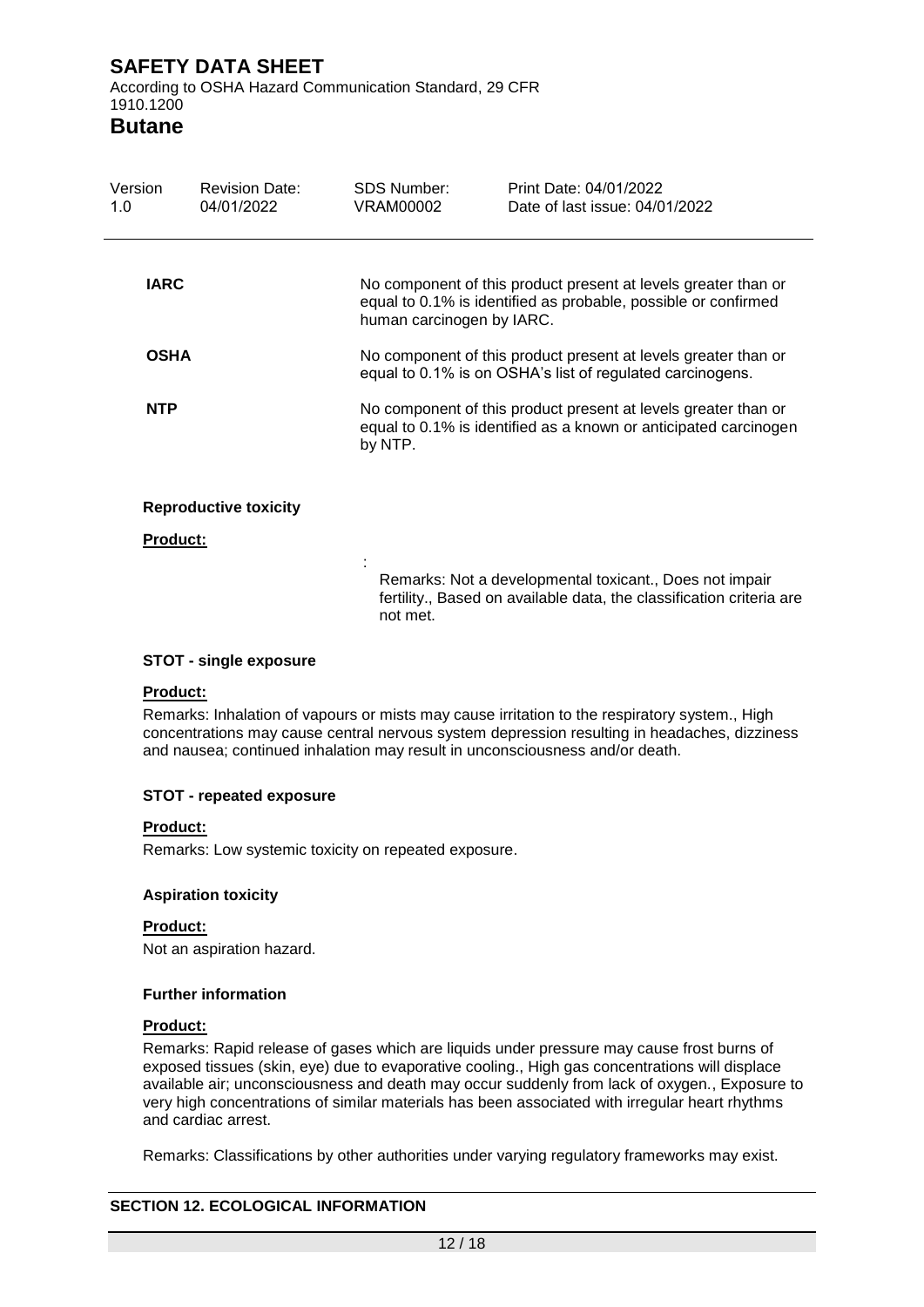According to OSHA Hazard Communication Standard, 29 CFR 1910.1200

| Version<br>1.0 | <b>Revision Date:</b><br>04/01/2022                                              |   | <b>SDS Number:</b><br><b>VRAM00002</b>                       | Print Date: 04/01/2022<br>Date of last issue: 04/01/2022                                                                                                                                                                                                                                                                                                                                                                                                                                                                 |
|----------------|----------------------------------------------------------------------------------|---|--------------------------------------------------------------|--------------------------------------------------------------------------------------------------------------------------------------------------------------------------------------------------------------------------------------------------------------------------------------------------------------------------------------------------------------------------------------------------------------------------------------------------------------------------------------------------------------------------|
|                | Basis for assessment                                                             |   | ponent(s).                                                   | Incomplete ecotoxicological data are available for this product.<br>The information given below is based partly on a knowledge of<br>the components and the ecotoxicology of similar products.<br>Unless indicated otherwise, the data presented is representa-<br>tive of the product as a whole, rather than for individual com-<br>Physical properties indicate that petroleum gases will rapidly<br>volatilise from the aquatic environment and that acute and<br>chronic effects would not be observed in practice. |
|                | <b>Ecotoxicity</b>                                                               |   |                                                              |                                                                                                                                                                                                                                                                                                                                                                                                                                                                                                                          |
| ty)            | <b>Product:</b><br>Toxicity to fish (Acute toxici-                               |   | Remarks: LL/EL/IL50 > 100 mg/l<br>Practically non toxic:     | Based on available data, the classification criteria are not met.                                                                                                                                                                                                                                                                                                                                                                                                                                                        |
| toxicity)      | Toxicity to daphnia and other<br>aquatic invertebrates (Acute                    |   | Remarks: LL/EL/IL50 > 100 mg/l<br>Practically non toxic:     | Based on available data, the classification criteria are not met.                                                                                                                                                                                                                                                                                                                                                                                                                                                        |
| icity)         | Toxicity to algae (Acute tox-                                                    |   | Remarks: LL/EL/IL50 > 100 mg/l<br>Practically non toxic:     | Based on available data, the classification criteria are not met.                                                                                                                                                                                                                                                                                                                                                                                                                                                        |
| icity)         | Toxicity to fish (Chronic tox-                                                   | ÷ | Remarks: Data not available                                  |                                                                                                                                                                                                                                                                                                                                                                                                                                                                                                                          |
|                | Toxicity to daphnia and other :<br>aquatic invertebrates (Chron-<br>ic toxicity) |   | Remarks: Data not available                                  |                                                                                                                                                                                                                                                                                                                                                                                                                                                                                                                          |
|                | Toxicity to microorganisms<br>(Acute toxicity)                                   |   | : Remarks: $LL/EL/IL50 > 100$ mg/l<br>Practically non toxic: | Based on available data, the classification criteria are not met.                                                                                                                                                                                                                                                                                                                                                                                                                                                        |
|                | <b>Persistence and degradability</b>                                             |   |                                                              |                                                                                                                                                                                                                                                                                                                                                                                                                                                                                                                          |
|                | Product:<br>Biodegradability                                                     |   | Readily biodegradable.                                       | Remarks: Oxidises rapidly by photo-chemical reactions in air.                                                                                                                                                                                                                                                                                                                                                                                                                                                            |
|                | <b>Bioaccumulative potential</b>                                                 |   |                                                              |                                                                                                                                                                                                                                                                                                                                                                                                                                                                                                                          |
|                | Product:<br>Bioaccumulation                                                      |   |                                                              | Remarks: Does not bioaccumulate significantly.                                                                                                                                                                                                                                                                                                                                                                                                                                                                           |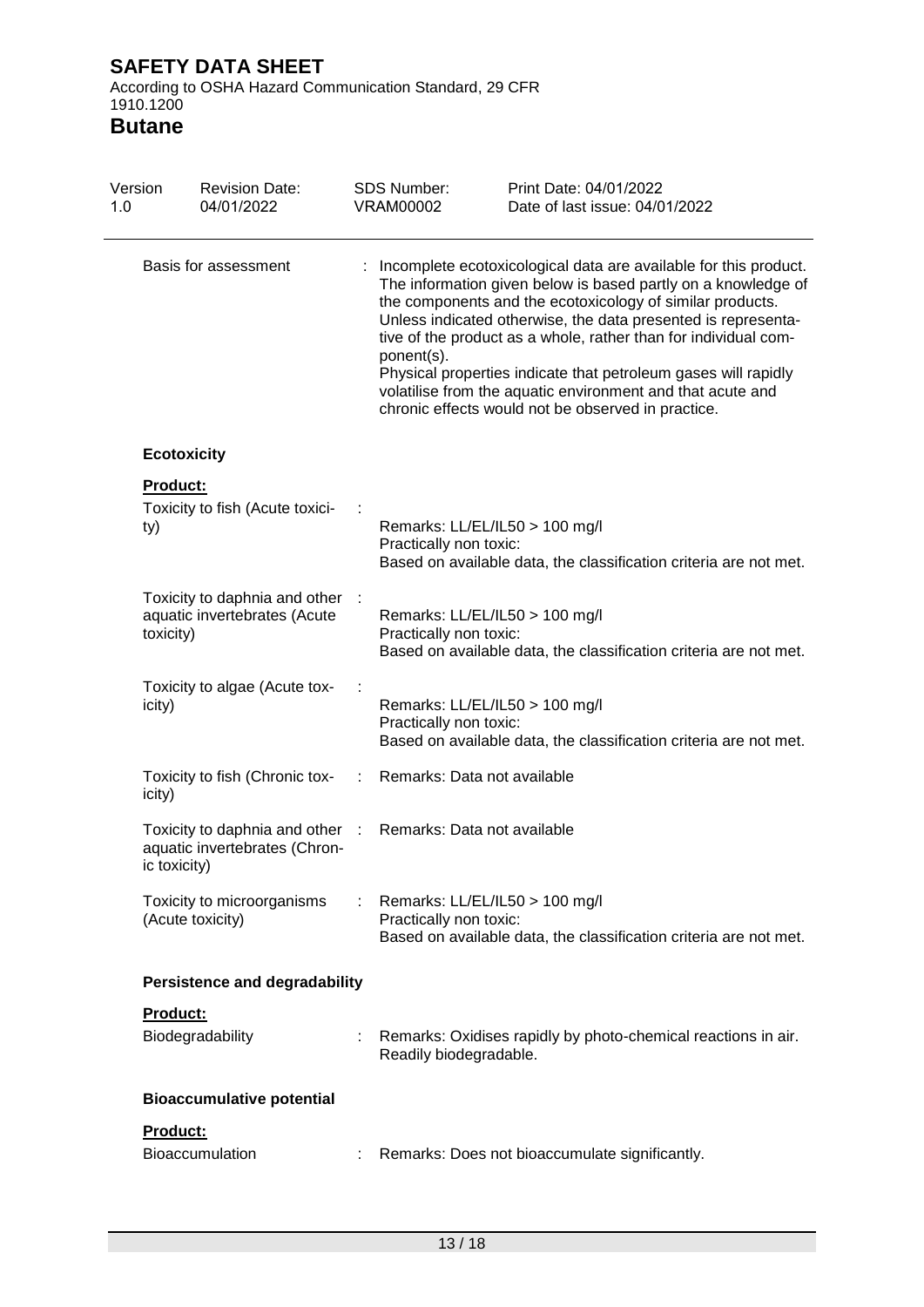According to OSHA Hazard Communication Standard, 29 CFR 1910.1200

**Butane**

| Version<br>1.0            | <b>Revision Date:</b><br>04/01/2022 | <b>SDS Number:</b><br>VRAM00002                                                                                                     | Print Date: 04/01/2022<br>Date of last issue: 04/01/2022                                                                   |
|---------------------------|-------------------------------------|-------------------------------------------------------------------------------------------------------------------------------------|----------------------------------------------------------------------------------------------------------------------------|
|                           | <b>Mobility in soil</b>             |                                                                                                                                     |                                                                                                                            |
| <b>Product:</b>           |                                     |                                                                                                                                     |                                                                                                                            |
| <b>Mobility</b>           |                                     | Remarks: Because of their extreme volatility, air is the only<br>environmental compartment that hydrocarbon gases will be<br>found. |                                                                                                                            |
|                           | Other adverse effects               |                                                                                                                                     |                                                                                                                            |
| <b>Product:</b><br>mation | Additional ecological infor-        |                                                                                                                                     | : In view of the high rate of loss from solution, the product is<br>unlikely to pose a significant hazard to aquatic life. |

 $\overline{\phantom{0}}$ 

### **SECTION 13. DISPOSAL CONSIDERATIONS**

| <b>Disposal methods</b> |
|-------------------------|
| Waato from rooiduon     |

| Waste from residues<br>t            | It is the responsibility of the waste generator to determine the<br>toxicity and physical properties of the material generated to<br>determine the proper waste classification and disposal meth-<br>ods in compliance with applicable regulations.<br>Waste arising from a spillage or tank cleaning should be dis-<br>posed of in accordance with prevailing regulations, preferably<br>to a recognised collector or contractor. The competence of the<br>collector or contractor should be established beforehand.<br>Do not dispose into the environment, in drains or in water<br>courses<br>Given the nature and uses of this product, the need for dis-<br>posal seldom arises. If necessary, dispose by controlled com-<br>bustion in purpose-designed equipment. If this is not possible,<br>contact the supplier. |
|-------------------------------------|-----------------------------------------------------------------------------------------------------------------------------------------------------------------------------------------------------------------------------------------------------------------------------------------------------------------------------------------------------------------------------------------------------------------------------------------------------------------------------------------------------------------------------------------------------------------------------------------------------------------------------------------------------------------------------------------------------------------------------------------------------------------------------------------------------------------------------|
| Contaminated packaging              | Drain container thoroughly.<br>After draining, vent in a safe place away from sparks and fire.<br>Residues may cause an explosion hazard.<br>Do not pollute the soil, water or environment with the waste<br>container.<br>Return part-used or empty cylinders to the supplier.<br>For tanks seek specialist advice from suppliers.<br>Dispose in accordance with prevailing regulations, preferably<br>to a recognized collector or contractor. The competence of<br>the collector or contractor should be established beforehand.                                                                                                                                                                                                                                                                                         |
| <b>Local legislation</b><br>Remarks | Disposal should be in accordance with applicable regional,<br>national, and local laws and regulations.<br>Local regulations may be more stringent than regional or na-<br>tional requirements and must be complied with.                                                                                                                                                                                                                                                                                                                                                                                                                                                                                                                                                                                                   |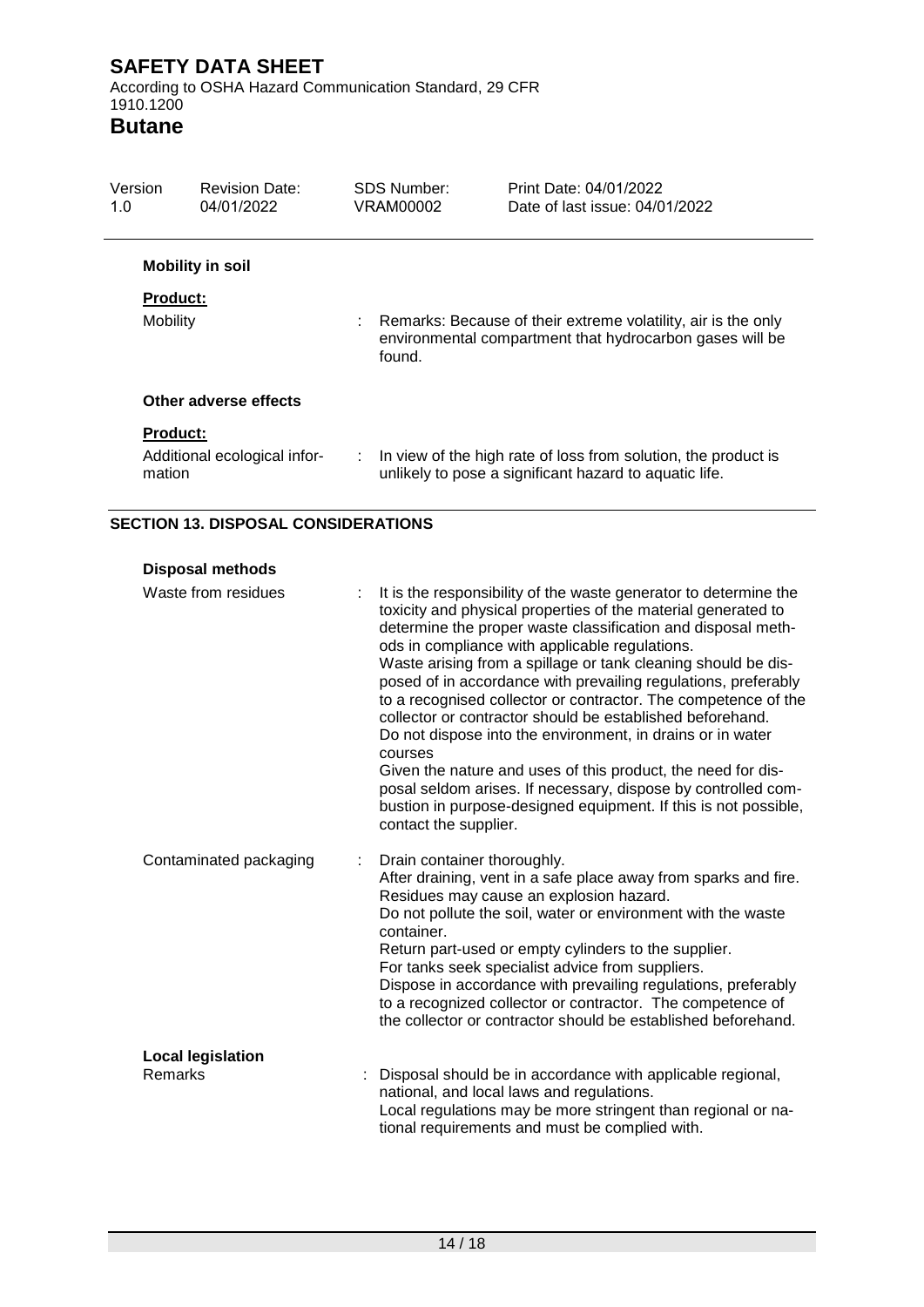According to OSHA Hazard Communication Standard, 29 CFR 1910.1200

**Butane**

| Version | <b>Revision Date:</b> | SDS Number: | Print Date: 04/01/2022         |
|---------|-----------------------|-------------|--------------------------------|
| 1.O     | 04/01/2022            | VRAM00002   | Date of last issue: 04/01/2022 |

### **SECTION 14. TRANSPORT INFORMATION**

### **National Regulations**

|                                  | US Department of Transportation Classification (49 CFR Parts 171-180) |
|----------------------------------|-----------------------------------------------------------------------|
| UN/ID/NA number                  | $\therefore$ UN 1011                                                  |
| Proper shipping name             | : BUTANE                                                              |
| Class                            | $\therefore$ 2.1                                                      |
| Packing group                    | : Not Assigned                                                        |
| Labels                           | : 2.1                                                                 |
| <b>ERG Code</b>                  | : 115                                                                 |
| Marine pollutant                 | : no                                                                  |
| <b>International Regulations</b> |                                                                       |
| <b>IATA-DGR</b>                  |                                                                       |
| UN/ID No.                        | $\therefore$ UN 1011                                                  |
| Proper shipping name             | : BUTANE                                                              |
| <b>Class</b>                     | $\therefore$ 2.1                                                      |
| Packing group                    | : Not Assigned                                                        |
| Labels                           | : 2.1                                                                 |
| <b>IMDG-Code</b>                 |                                                                       |
| UN number                        | $:$ UN 1011                                                           |
| Proper shipping name             | : BUTANE                                                              |
| Class                            | $\therefore$ 2.1                                                      |
| Packing group                    | Not Assigned                                                          |

### **Transport in bulk according to Annex II of MARPOL 73/78 and the IBC Code**

Not applicable for product as supplied. MARPOL Annex 1 rules apply for bulk shipments by sea.

### **Special precautions for user**

Remarks : Special Precautions: Refer to Chapter 7, Handling & Storage, for special precautions which a user needs to be aware of or needs to comply with in connection with transport.

### **SECTION 15. REGULATORY INFORMATION**

Labels : 2.1 Marine pollutant : no

### **EPCRA - Emergency Planning and Community Right-to-Know Act**

### **CERCLA Reportable Quantity**

| <b>Components</b> | CAS-No.  |       | Component RQ   Calculated product RQ |
|-------------------|----------|-------|--------------------------------------|
|                   |          | (lbsˈ | (lbs)                                |
| butane            | 106-97-8 | 100   | 100                                  |

### \*: **SARA 304 Extremely Hazardous Substances Reportable Quantity**

This material does not contain any components with a section 304 EHS RQ.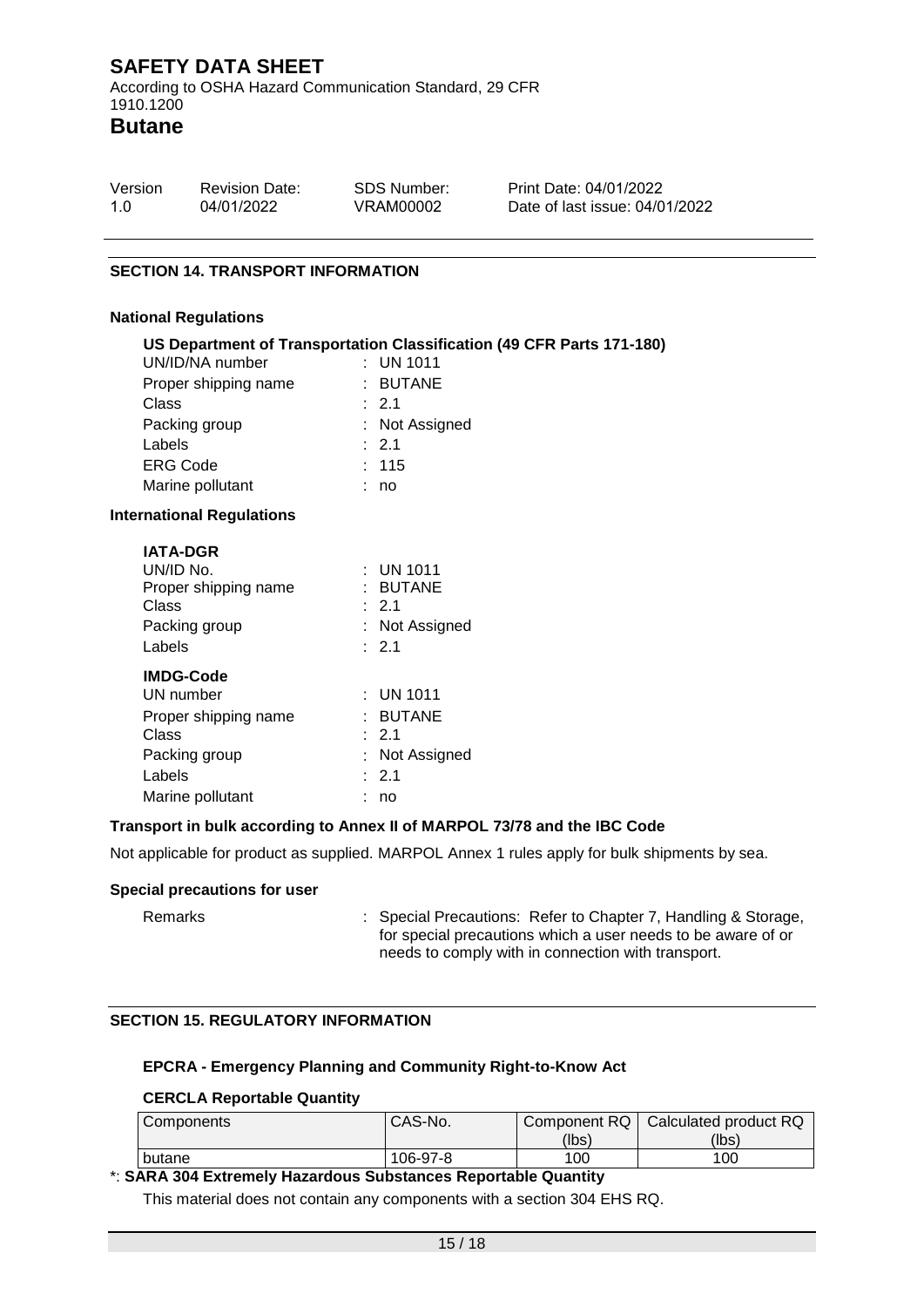**Butane**

| Version<br>1.0       | <b>Revision Date:</b><br>04/01/2022            |    | <b>SDS Number:</b><br><b>VRAM00002</b> | Print Date: 04/01/2022<br>Date of last issue: 04/01/2022                                                                                                                                  |
|----------------------|------------------------------------------------|----|----------------------------------------|-------------------------------------------------------------------------------------------------------------------------------------------------------------------------------------------|
|                      |                                                |    |                                        | <b>SARA 302 Extremely Hazardous Substances Threshold Planning Quantity</b>                                                                                                                |
|                      |                                                |    |                                        | This material does not contain any components with a section 302 EHS TPQ.                                                                                                                 |
| SARA 311/312 Hazards |                                                | ÷. | Gases under pressure                   | Flammable (gases, aerosols, liquids, or solids)                                                                                                                                           |
|                      | <b>SARA 313</b>                                |    |                                        | : This material does not contain any chemical components with<br>known CAS numbers that exceed the threshold (De Minimis)<br>reporting levels established by SARA Title III, Section 313. |
|                      | <b>Clean Water Act</b>                         |    |                                        |                                                                                                                                                                                           |
|                      | Section 311, Table 117.3.                      |    |                                        | This product does not contain any Hazardous Chemicals listed under the U.S. CleanWater Act,                                                                                               |
|                      | <b>US State Regulations</b>                    |    |                                        |                                                                                                                                                                                           |
|                      | Pennsylvania Right To Know<br>butane           |    |                                        | 106-97-8                                                                                                                                                                                  |
|                      | <b>California Prop. 65</b>                     |    |                                        |                                                                                                                                                                                           |
|                      | defects, or any other reproductive harm.       |    |                                        | This product does not contain any chemicals known to State of California to cause cancer, birth                                                                                           |
|                      | <b>California List of Hazardous Substances</b> |    |                                        |                                                                                                                                                                                           |
|                      | butane                                         |    |                                        | 106-97-8                                                                                                                                                                                  |
|                      | <b>Other regulations:</b><br>to this material. |    |                                        | The regulatory information is not intended to be comprehensive. Other regulations may apply                                                                                               |
|                      |                                                |    |                                        | The components of this product are reported in the following inventories:                                                                                                                 |
|                      | EINECS/ELINCS/EC                               |    | : All components listed.               |                                                                                                                                                                                           |
| <b>DSL</b>           |                                                |    | All components listed.                 |                                                                                                                                                                                           |
| <b>TSCA</b>          |                                                |    | All components listed.                 |                                                                                                                                                                                           |
| <b>AIIC</b>          |                                                |    | All components listed.                 |                                                                                                                                                                                           |
| <b>PICCS</b>         |                                                |    | All components listed.                 |                                                                                                                                                                                           |
|                      | <b>SECTION 16. OTHER INFORMATION</b>           |    |                                        |                                                                                                                                                                                           |

### **Further information**

NFPA Rating (Health, Fire, Reac-1, 4, 0 tivity)

### **Full text of other abbreviations**

ACGIH : USA. ACGIH Threshold Limit Values (TLV)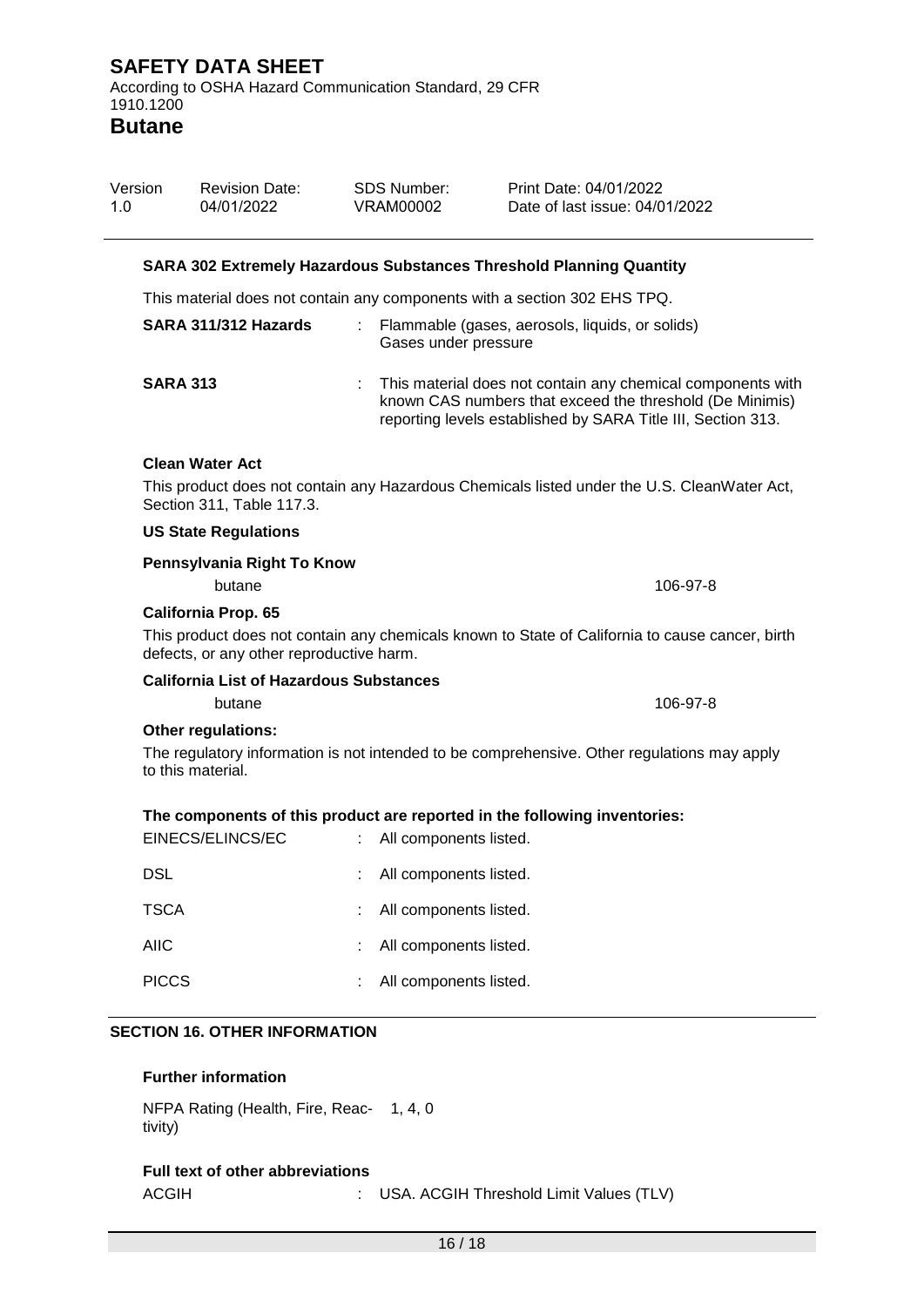According to OSHA Hazard Communication Standard, 29 CFR 1910.1200

| Version<br>1.0                                    | <b>Revision Date:</b><br>04/01/2022 | <b>SDS Number:</b><br>VRAM00002                                                                                                                                                                                                                                                                                                                                                                                           | Print Date: 04/01/2022<br>Date of last issue: 04/01/2022                                                                                                                                                                                                                                                                                                                                                                                                                                                                                                                                                                                                                                                                                                                                                                                                                                                                                                                                                                                                                                                                                                                                                                                                                                                                                                                                                                                                                                                                                                                                                                                                                                                            |  |  |  |  |
|---------------------------------------------------|-------------------------------------|---------------------------------------------------------------------------------------------------------------------------------------------------------------------------------------------------------------------------------------------------------------------------------------------------------------------------------------------------------------------------------------------------------------------------|---------------------------------------------------------------------------------------------------------------------------------------------------------------------------------------------------------------------------------------------------------------------------------------------------------------------------------------------------------------------------------------------------------------------------------------------------------------------------------------------------------------------------------------------------------------------------------------------------------------------------------------------------------------------------------------------------------------------------------------------------------------------------------------------------------------------------------------------------------------------------------------------------------------------------------------------------------------------------------------------------------------------------------------------------------------------------------------------------------------------------------------------------------------------------------------------------------------------------------------------------------------------------------------------------------------------------------------------------------------------------------------------------------------------------------------------------------------------------------------------------------------------------------------------------------------------------------------------------------------------------------------------------------------------------------------------------------------------|--|--|--|--|
| <b>ACGIH / STEL</b><br>Abbreviations and Acronyms |                                     | Short-term exposure limit<br>: The standard abbreviations and acronyms used in this docu-<br>ment can be looked up in reference literature (e.g. scientific<br>dictionaries) and/or websites.                                                                                                                                                                                                                             |                                                                                                                                                                                                                                                                                                                                                                                                                                                                                                                                                                                                                                                                                                                                                                                                                                                                                                                                                                                                                                                                                                                                                                                                                                                                                                                                                                                                                                                                                                                                                                                                                                                                                                                     |  |  |  |  |
|                                                   |                                     | Hygienists<br>BEL = Biological exposure limits<br>COC = Cleveland Open-Cup<br>DNEL = Derived No Effect Level<br>$EC = European Commission$<br>gy Of Chemicals<br><b>Chemical Substances</b><br>EL50 = Effective Loading fifty<br>Inventory<br>EWC = European Waste Code<br>Labelling of Chemicals<br>IL50 = Inhibitory Level fifty<br>$LL50 = Lethal$ Loading fifty<br><b>Pollution From Ships</b><br>served Effect Level | ACGIH = American Conference of Governmental Industrial<br>$ADR = European Agreement concerning the International$<br>Carriage of Dangerous Goods by Road<br>AICS = Australian Inventory of Chemical Substances<br>ASTM = American Society for Testing and Materials<br>BTEX = Benzene, Toluene, Ethylbenzene, Xylenes<br>CAS = Chemical Abstracts Service<br>CEFIC = European Chemical Industry Council<br>CLP = Classification Packaging and Labelling<br>DIN = Deutsches Institut fur Normung<br>DMEL = Derived Minimal Effect Level<br>DSL = Canada Domestic Substance List<br>EC50 = Effective Concentration fifty<br>ECETOC = European Center on Ecotoxicology and Toxicolo-<br>ECHA = European Chemicals Agency<br>EINECS = The European Inventory of Existing Commercial<br><b>ENCS</b> = Japanese Existing and New Chemical Substances<br>GHS = Globally Harmonised System of Classification and<br>IARC = International Agency for Research on Cancer<br>IATA = International Air Transport Association<br>IC50 = Inhibitory Concentration fifty<br><b>IMDG</b> = International Maritime Dangerous Goods<br>INV = Chinese Chemicals Inventory<br>IP346 = Institute of Petroleum test method $N^{\circ}$ 346 for the<br>determination of polycyclic aromatics DMSO-extractables<br>KECI = Korea Existing Chemicals Inventory<br>$LC50$ = Lethal Concentration fifty<br>$LD50 = Lethal Does fifty per cent.$<br>LL/EL/IL = Lethal Loading/Effective Loading/Inhibitory loading<br>MARPOL = International Convention for the Prevention of<br>NOEC/NOEL = No Observed Effect Concentration / No Ob-<br>OE_HPV = Occupational Exposure - High Production Volume<br>PBT = Persistent, Bioaccumulative and Toxic |  |  |  |  |